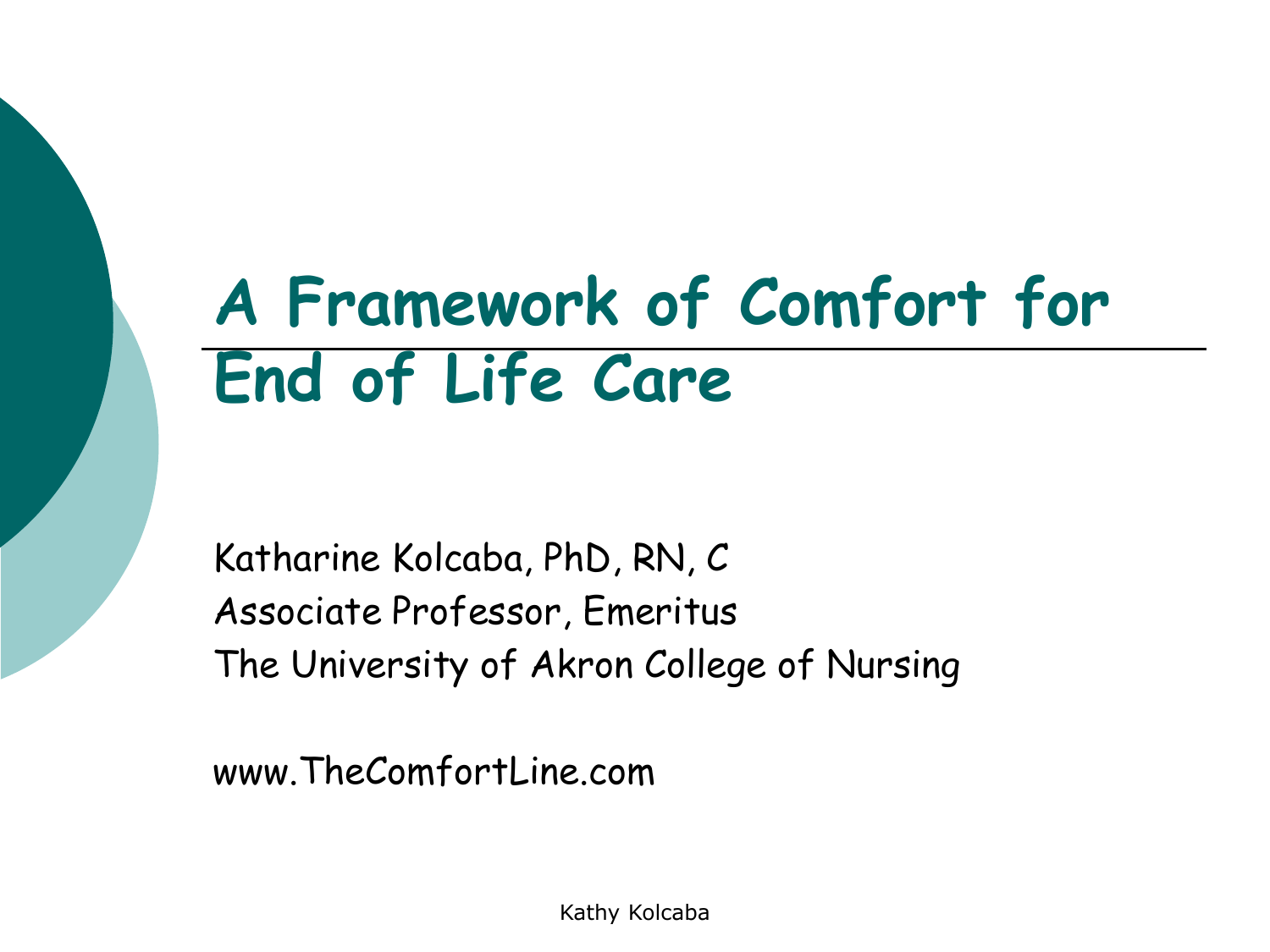## **What do we mean by comfort?**

 Technical Definition (from literature in nursing, psychiatry, ergonomics, theology, psychology, etc)

- ⚫ *The immediate experience of being strengthened by having needs for comfort met* 
	- *Physically*
	- *Psychospiritually*
	- *Socioculturally*
	- *Environmentally*

*Pattern for assessment of comfort needs*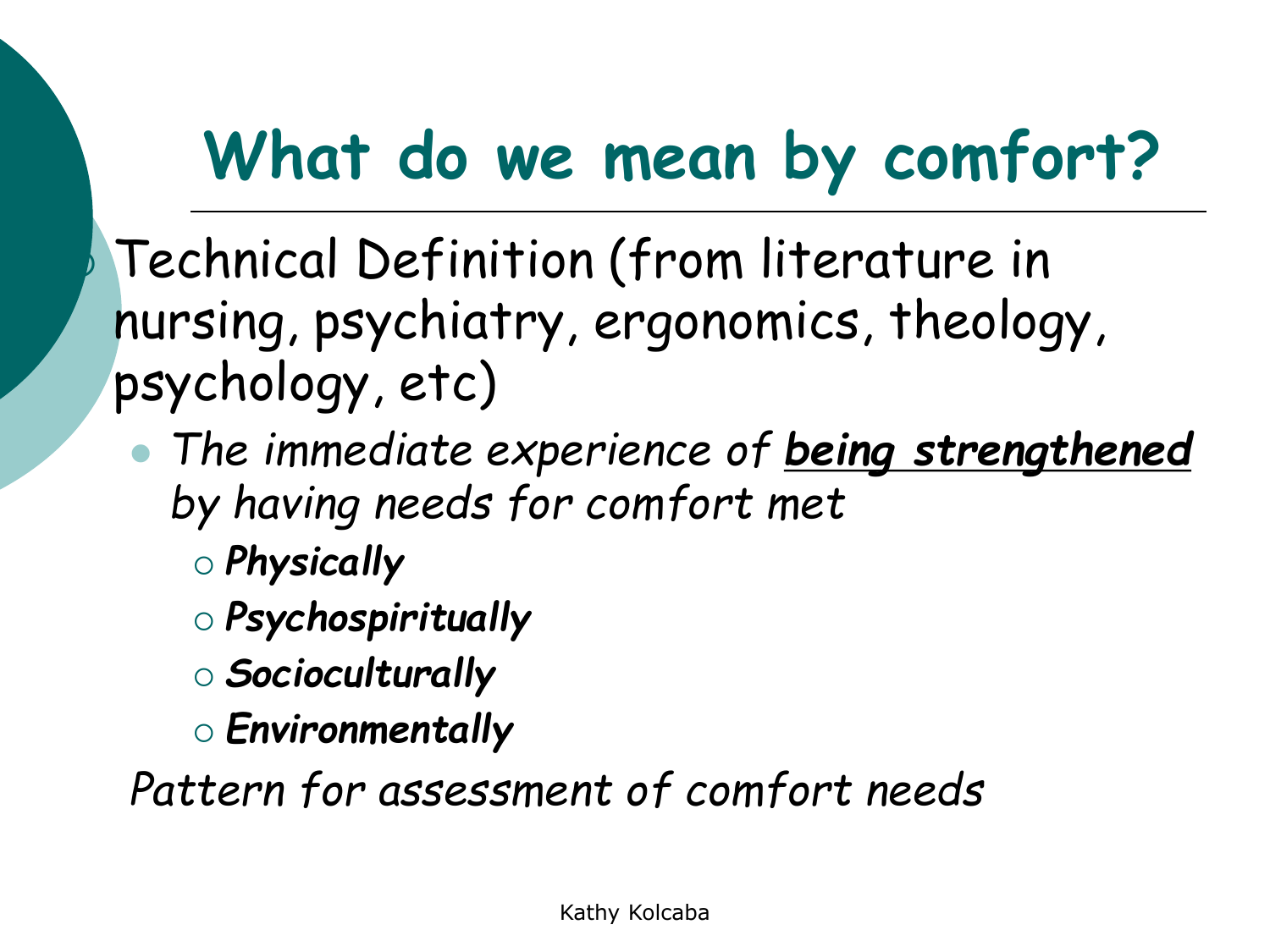- Holistic, simultaneous perception of total comfort, umbrella term
	- "I am NOT comfortable going there…."
- ⚫ Intuitive, not complicated
	- The kind of patient care we already know how and want to do
- ⚫ Noun (state of comfort) or adjective (comfortable)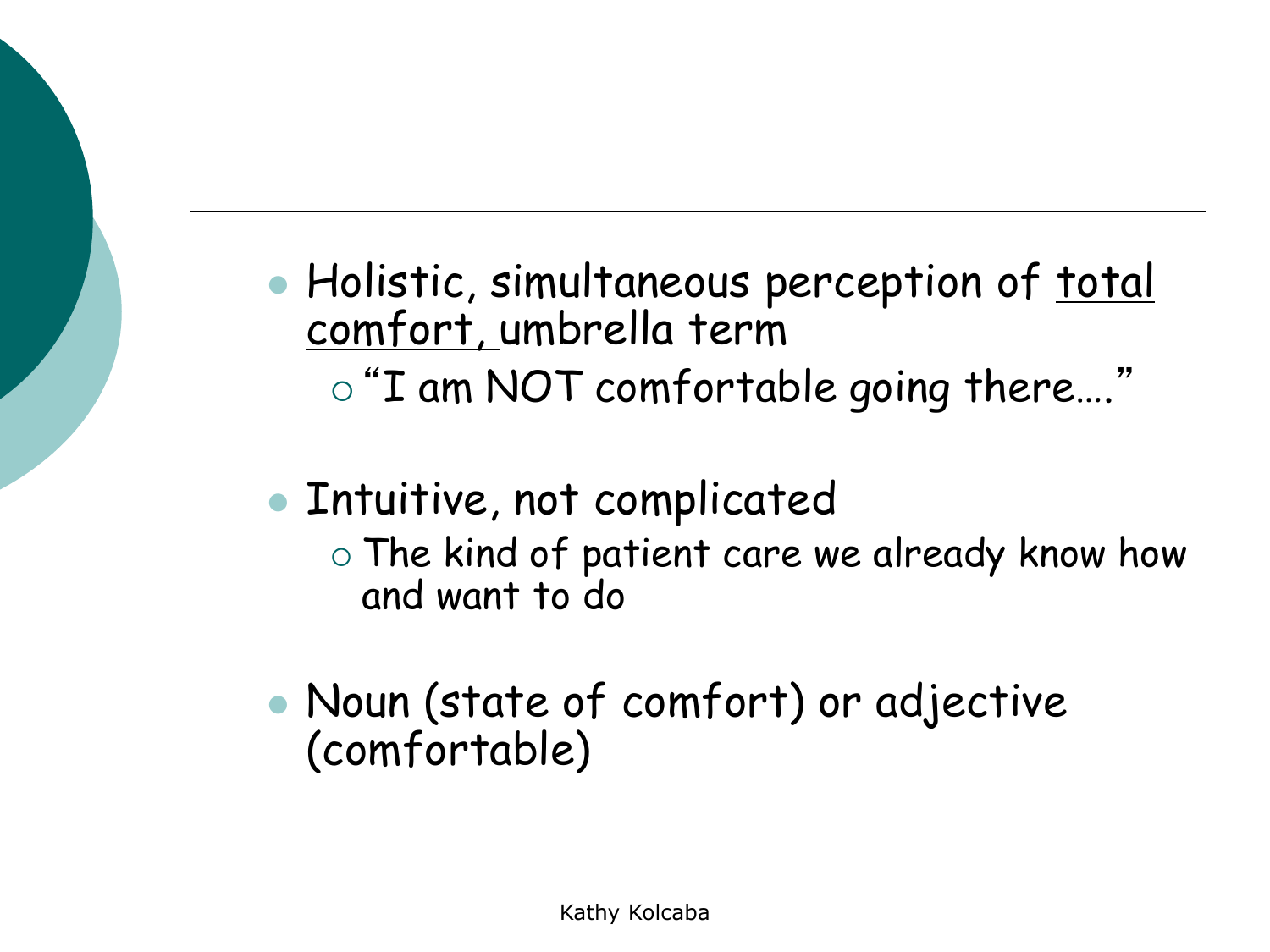## *Comfort is an Umbrella Term, a Whole Person Term*

- <sup>o</sup> "Relief" unmet comfort needs
	- o partial list of common discomforts in palliative care
- <sup>o</sup> "Ease" contentment
- <sup>o</sup> "Transcendence" we never give up: interventions to help patient/family cope when full relief is not possible
- $\circ$  Comfort is greater than relief of one or two discomforts
- Also, interventions for one "cell" affect other cells

|                                  | <b>Relief</b>                                     | <b>Ease</b> | Trans-<br>cendence |
|----------------------------------|---------------------------------------------------|-------------|--------------------|
| Physical                         | Pain,<br>Nausea,<br><b>Fatigue</b>                |             |                    |
| Psycho-<br>spiritual             | <b>Anxiety,</b><br><b>Loss of</b><br>Mean-<br>ing |             |                    |
| Socio-<br>cultural-<br>political | <b>Isolation</b><br>Role<br>change                |             |                    |
| Environ-<br>mental               | Noise,<br>odors,<br>interrupt<br>-ed<br>sleep     |             |                    |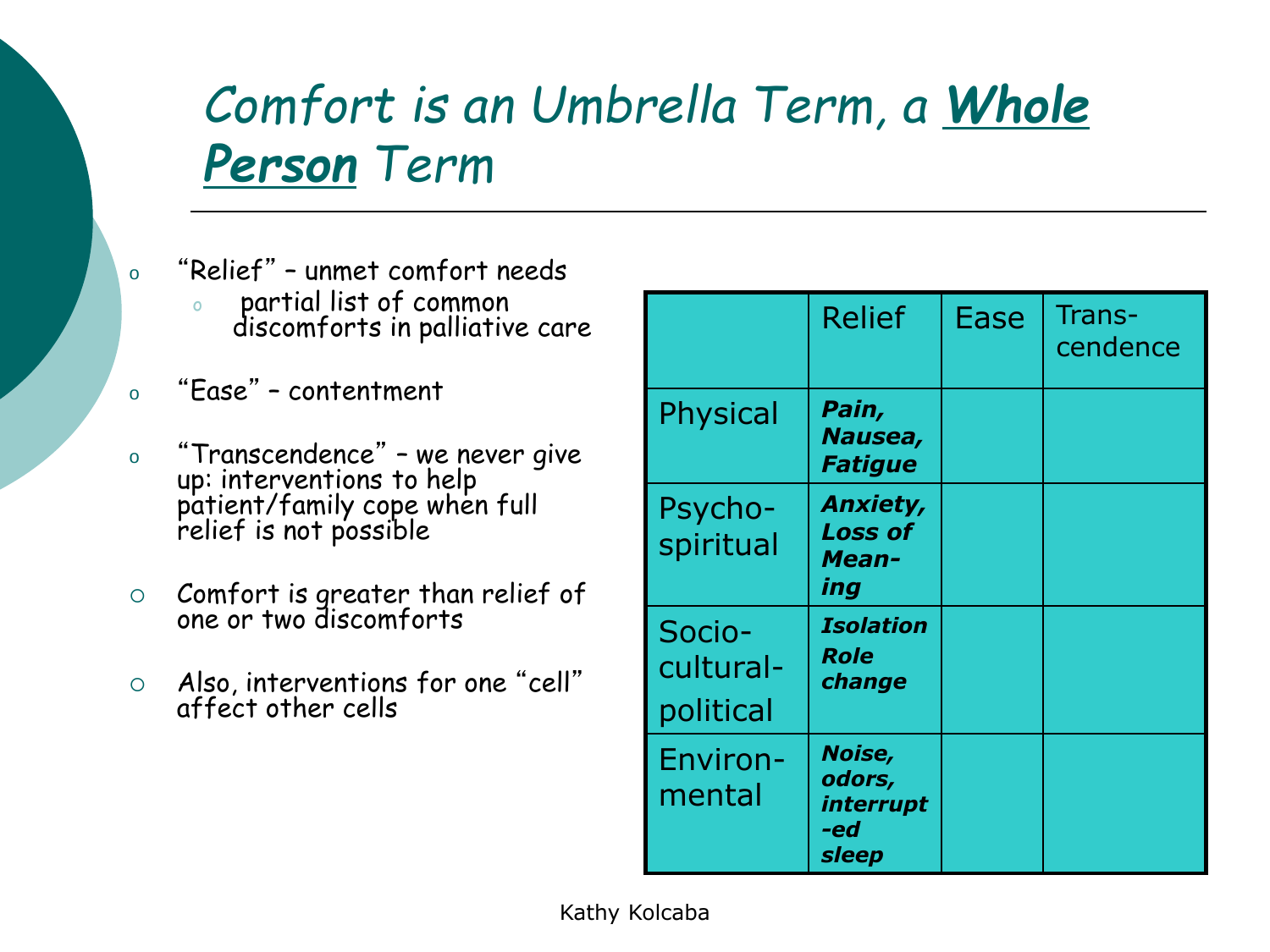## *Comfort Management*

- *Symptom management of patients and families, (relabeled)*
	- ⚫ *Loss of appetite*
	- ⚫ *Restlessness*
	- ⚫ *Difficulty breathing*
	- ⚫ *Others?*
- *Comfort Expectations? (always changing)*
	- ⚫ *Desired level of alertness*
	- ⚫ *What has worked in the past*
- *Ethical decision making based on comfort needs of patient (often different than family*'*s needs)*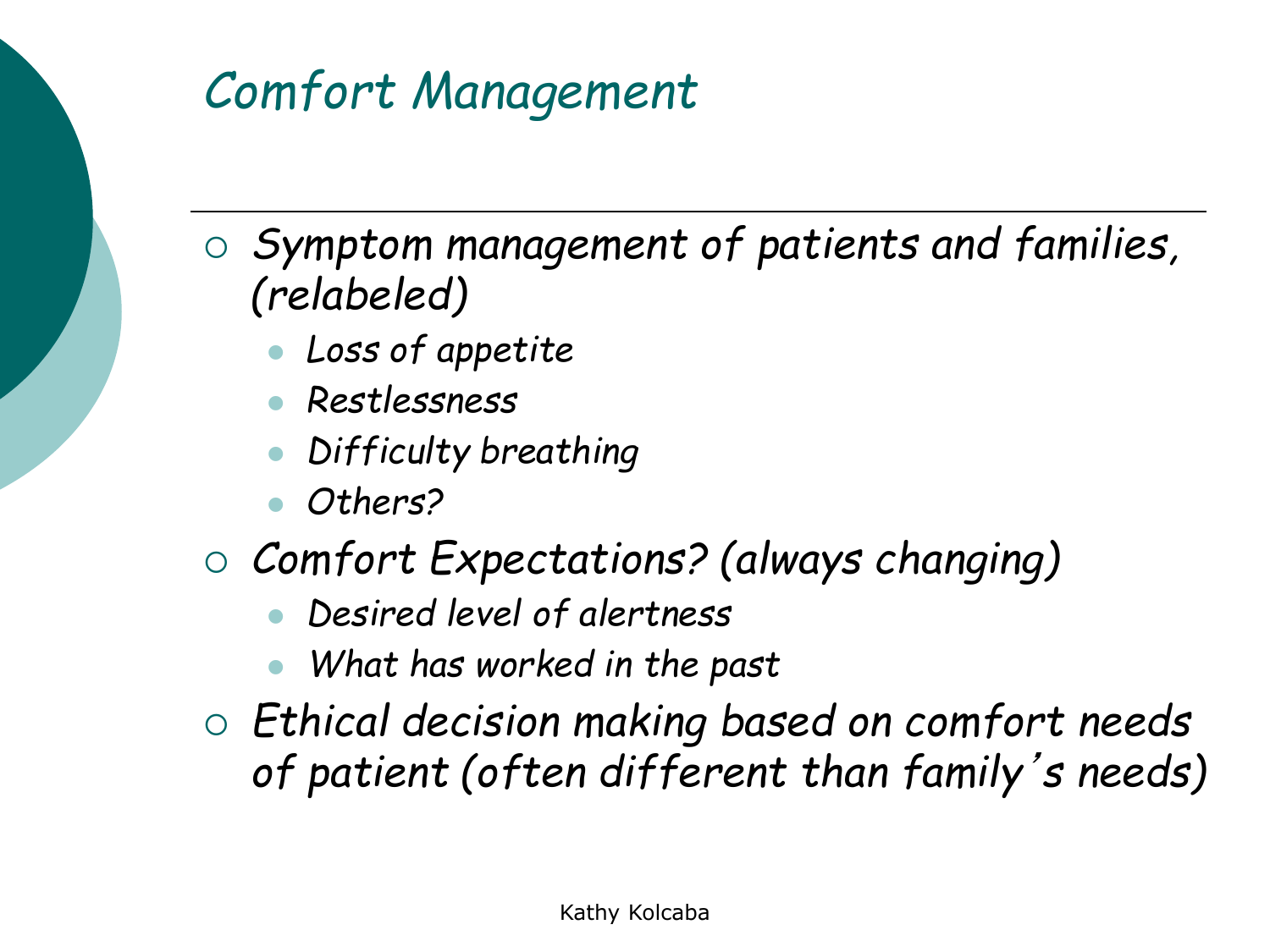## Three easy parts to *a Framework of Comfort:*

#### **Comfort Theory and** Practice

**A** Vision for **Holistic Health Care** and Research



- 1. Comfort interventions enhance comfort \*\*
	- ⚫ Immediate outcome
- 2. Enhanced comfort facilitates & predicts successful engagement in HSBs \*\*
	- ⚫ Subsequent outcome

*\*\* = tested in real patients*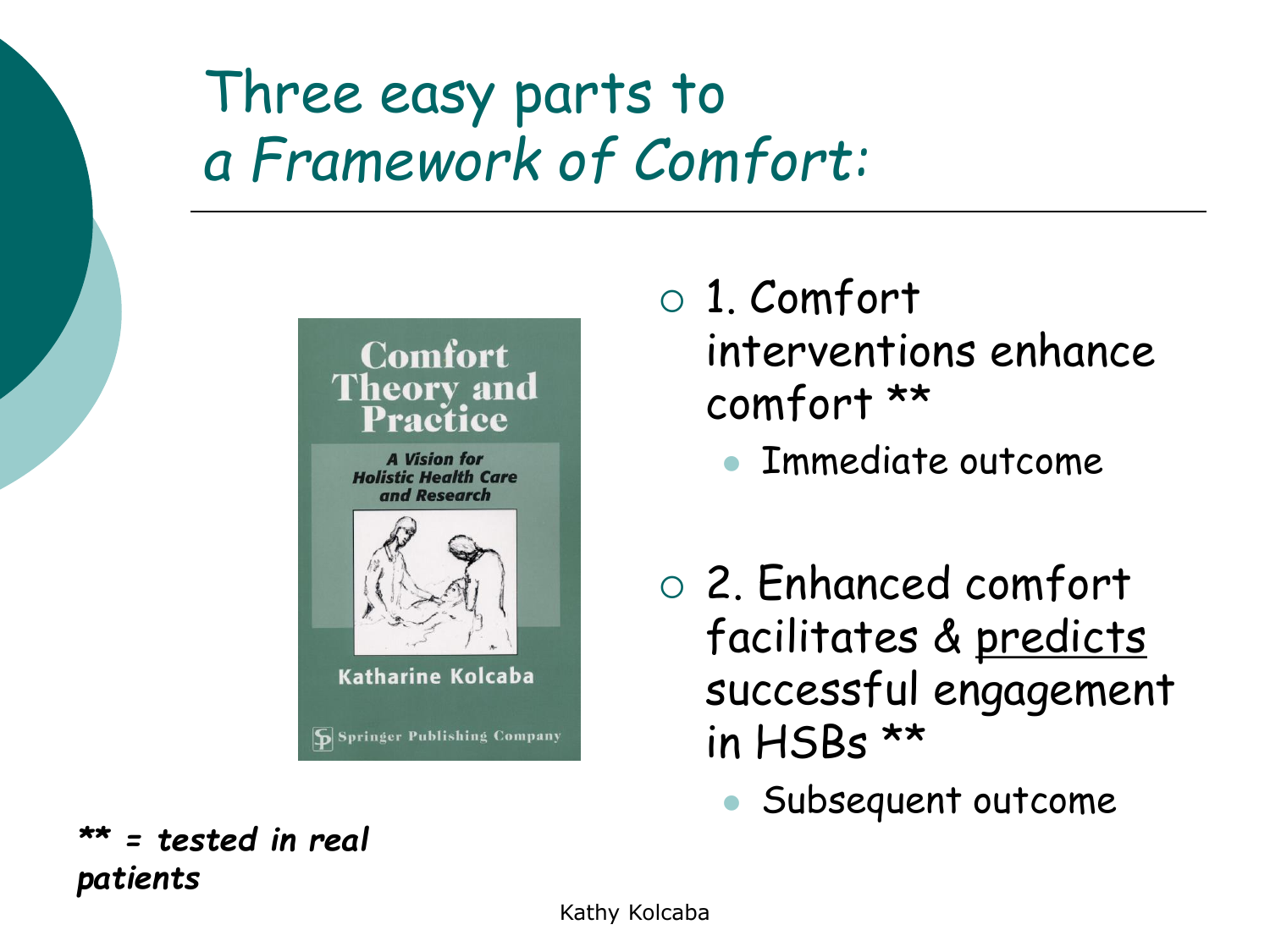## *(Health Seeking Behaviors??? )*

*[Scholtfledt R (1975 & 1981)]*

- $\circ$  Internal: evidence of healing, decreased inflammation, increased Tcells or white blood cells
- o **External: improved mobility, increased** functional status, increased appetite, and decreased pain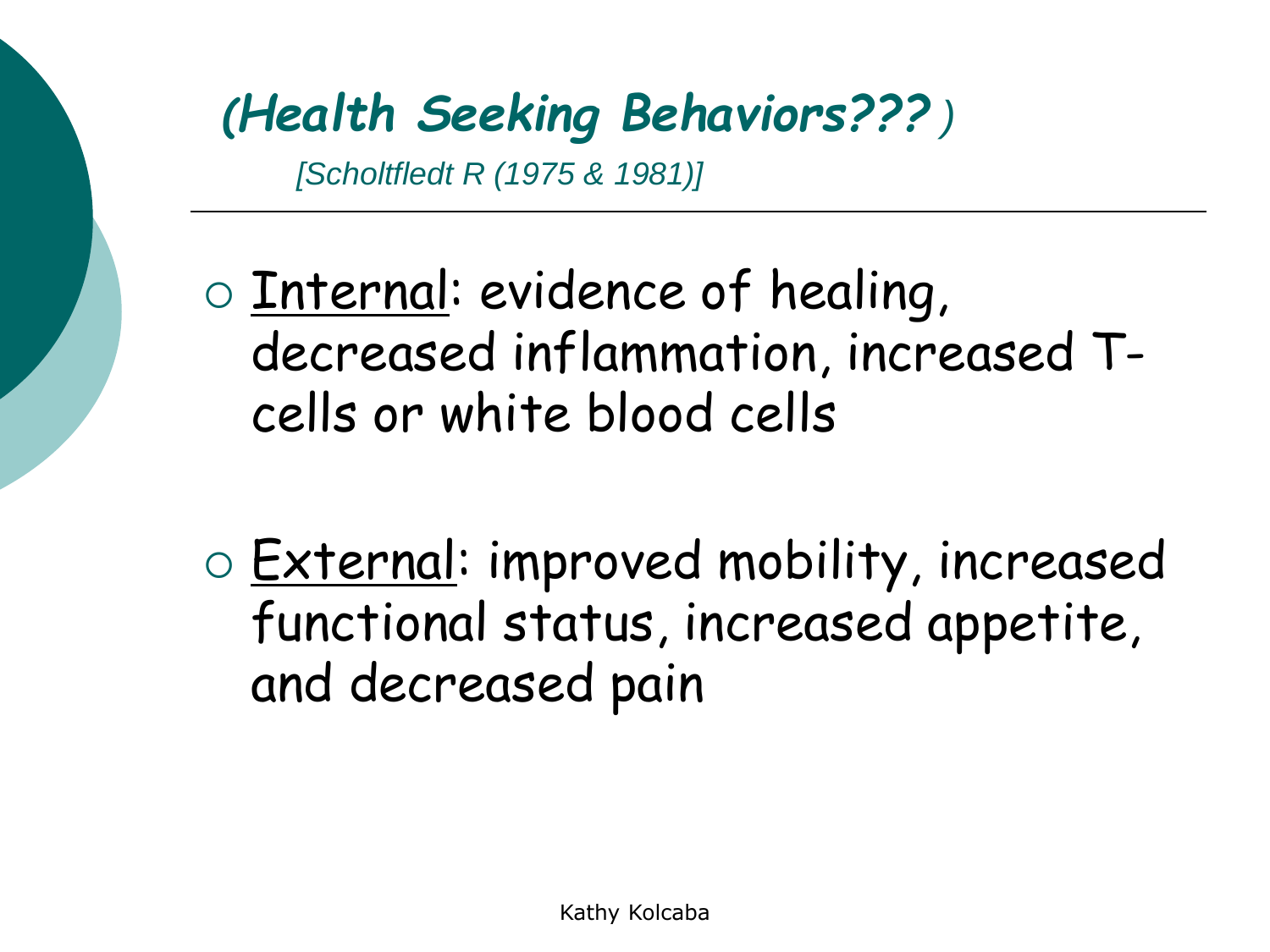### *Health Seeking Behaviors (cont)*

- o Peaceful Death: a passing that ends well and is poignant for the patient, health care workers, and family; a time to say goodbye to each other and one's mortal life, to find meaning and sum up that life
	- ⚫ "Patients should die like they're being rocked to sleep in their mother's arms" *[Dozor, R. & Addison, R. (1992)]*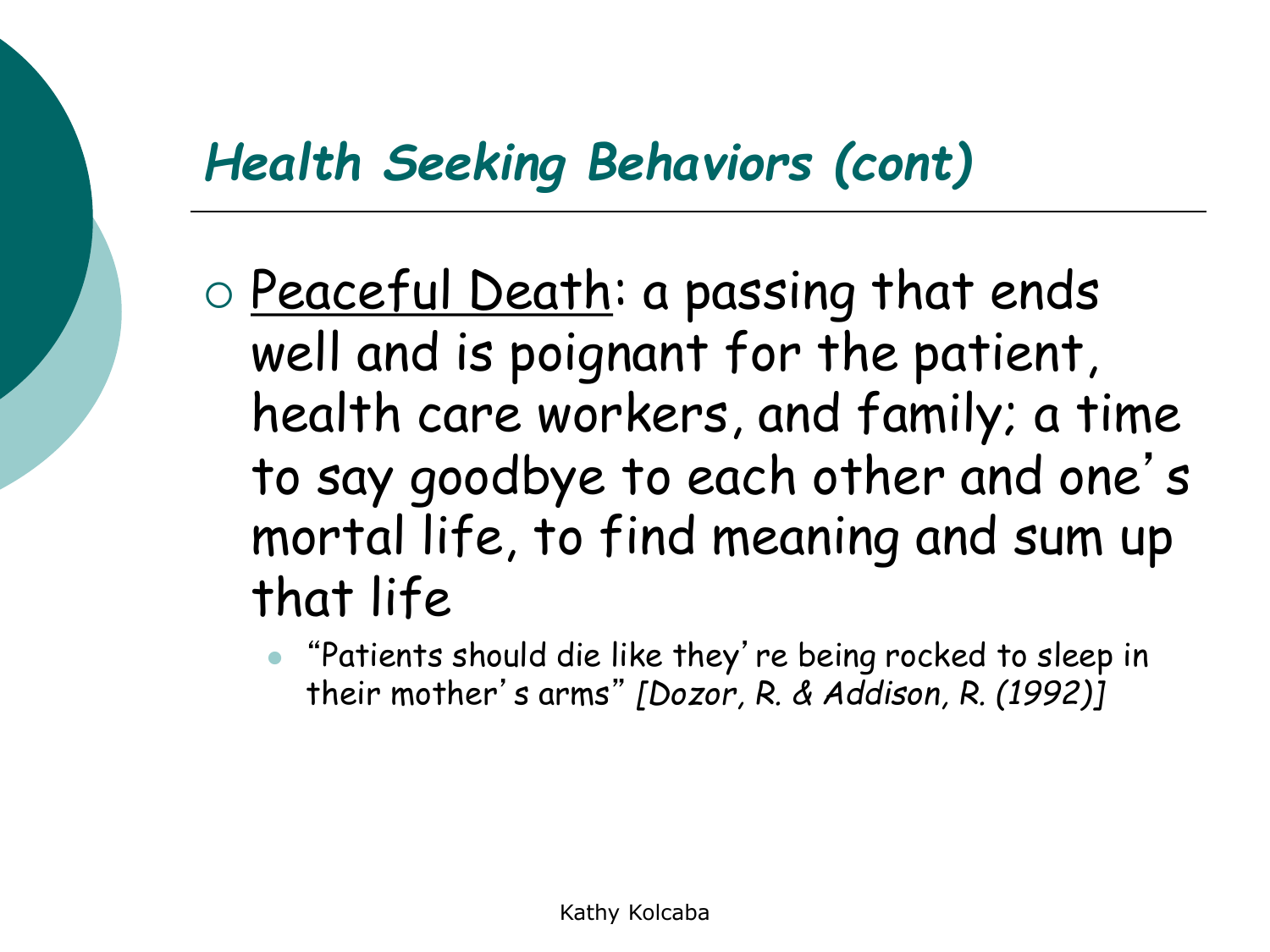## *Comfort Framework (cont)*

- 3. Successful engagement in HSBs is related to improved Institutional Outcomes
	- ⚫ Wonderful patient/family satisfaction surveys and testimonials
	- ⚫ Favorable cost-benefit results
	- ⚫ Positive marketing claims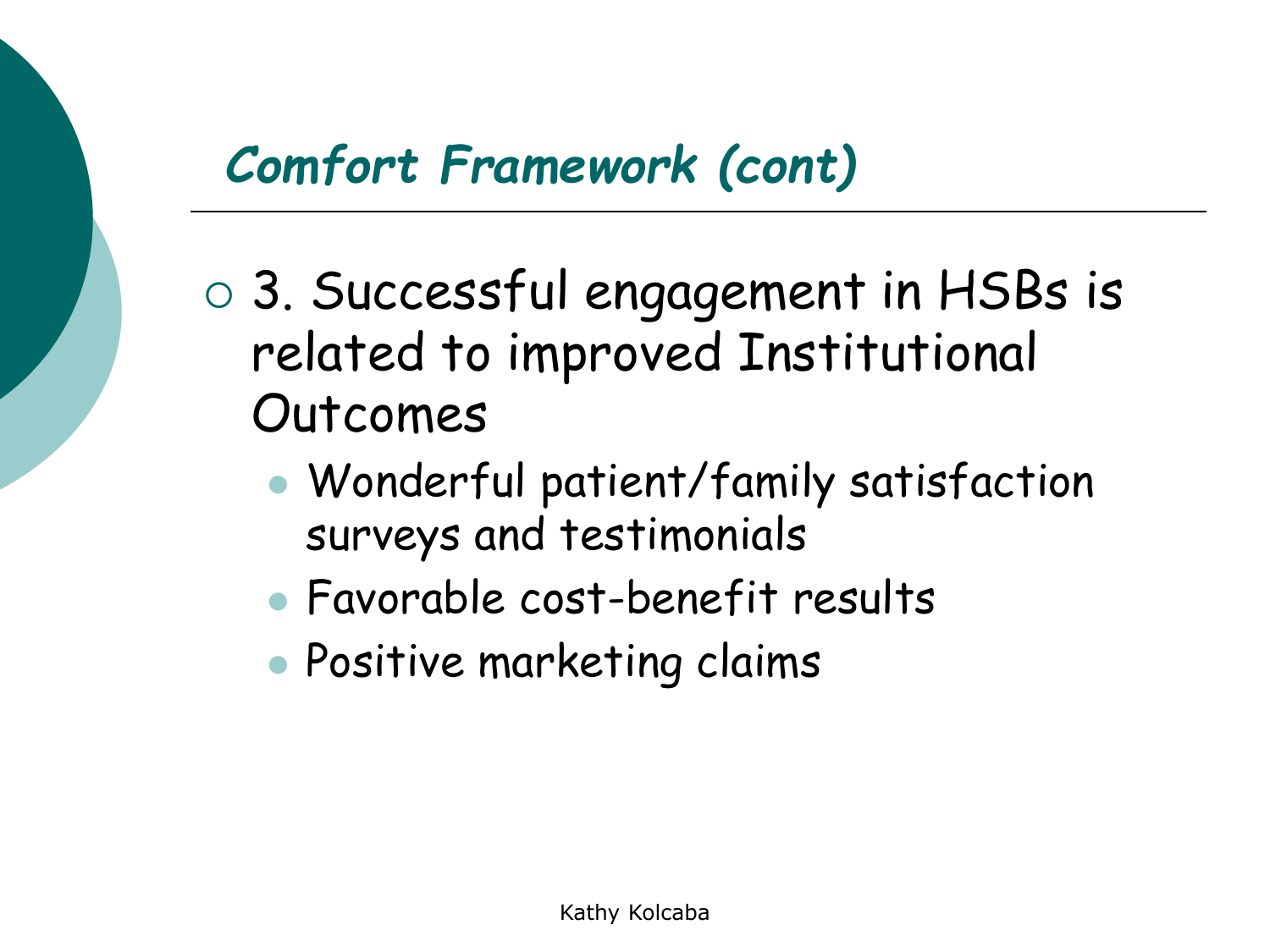### *A Framework of Comfort is:*

- An interdisciplinary guide for:
	- ⚫ the practice of palliative care
	- enhancing your working environment
	- ⚫ team communication and care planning
- An "architectural structure" upon which you can hang all the other information in your orientation

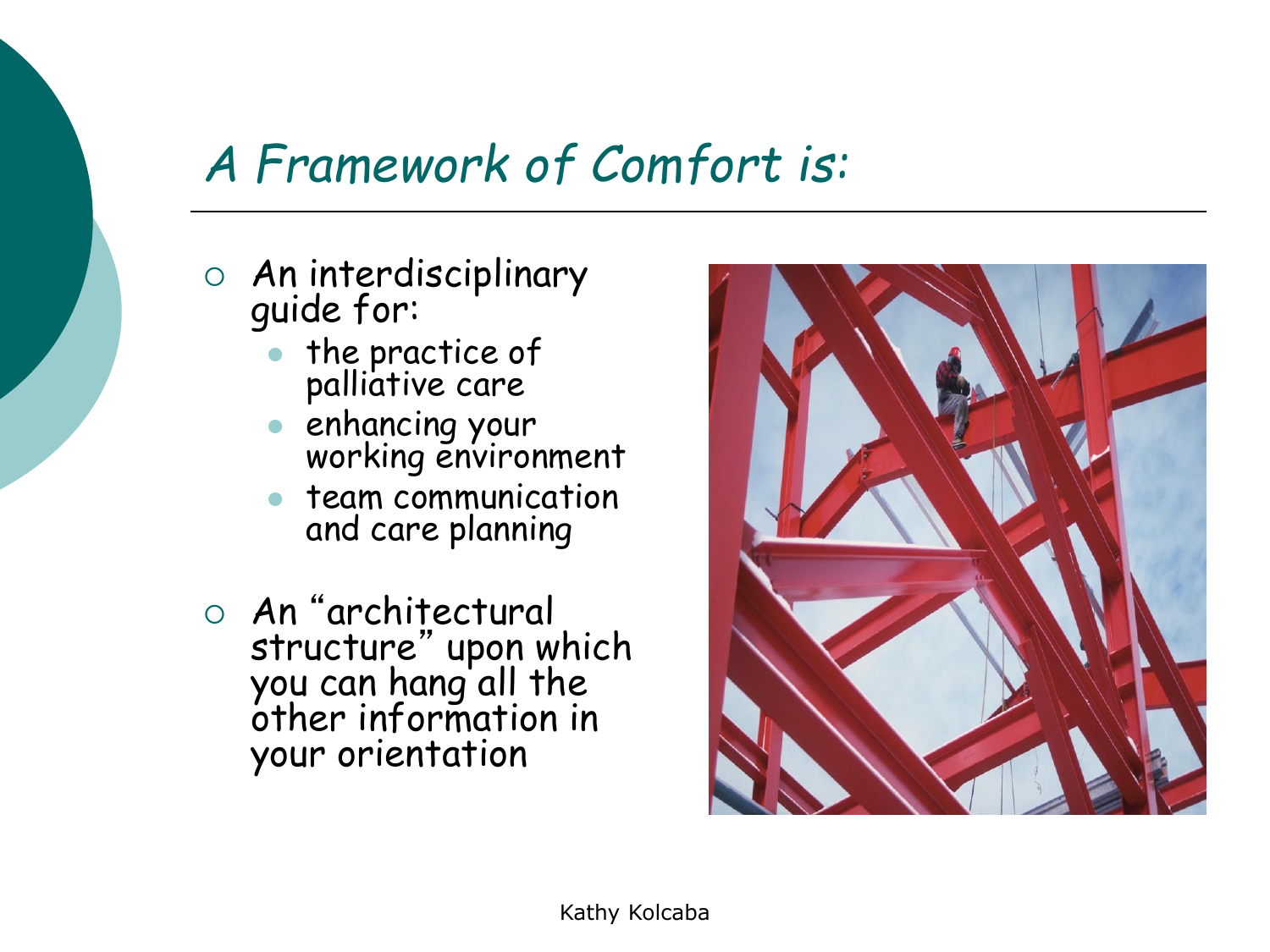## *Framework of Comfort (Palliative Care)*



Kathy Kolcaba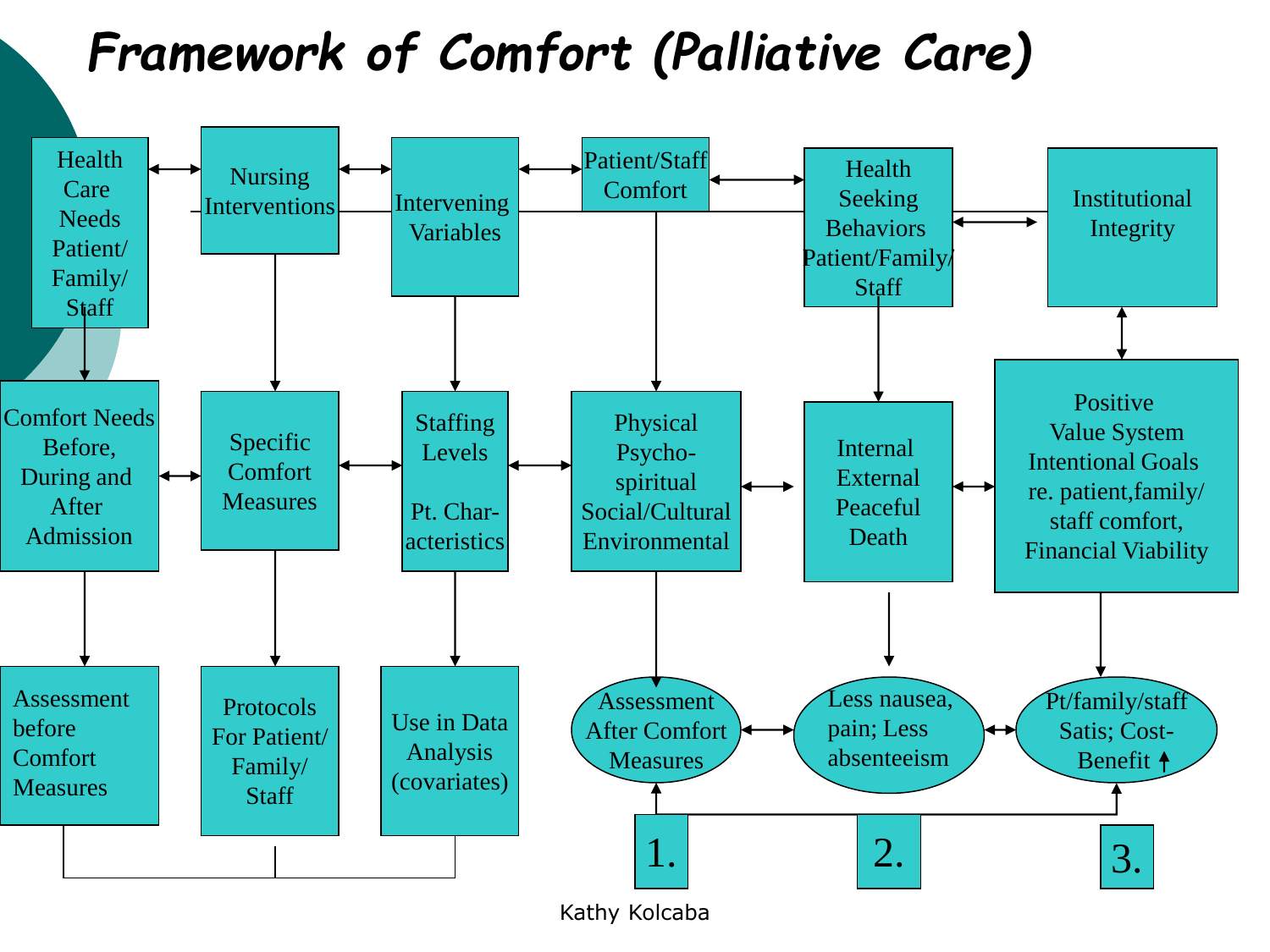## *Whose comfort? (2 prongs)*

 Your patients & their families

And Also:

- $\circ$  The staff, including managers, clerks, administrators, & interdisciplinary team
- o Your families

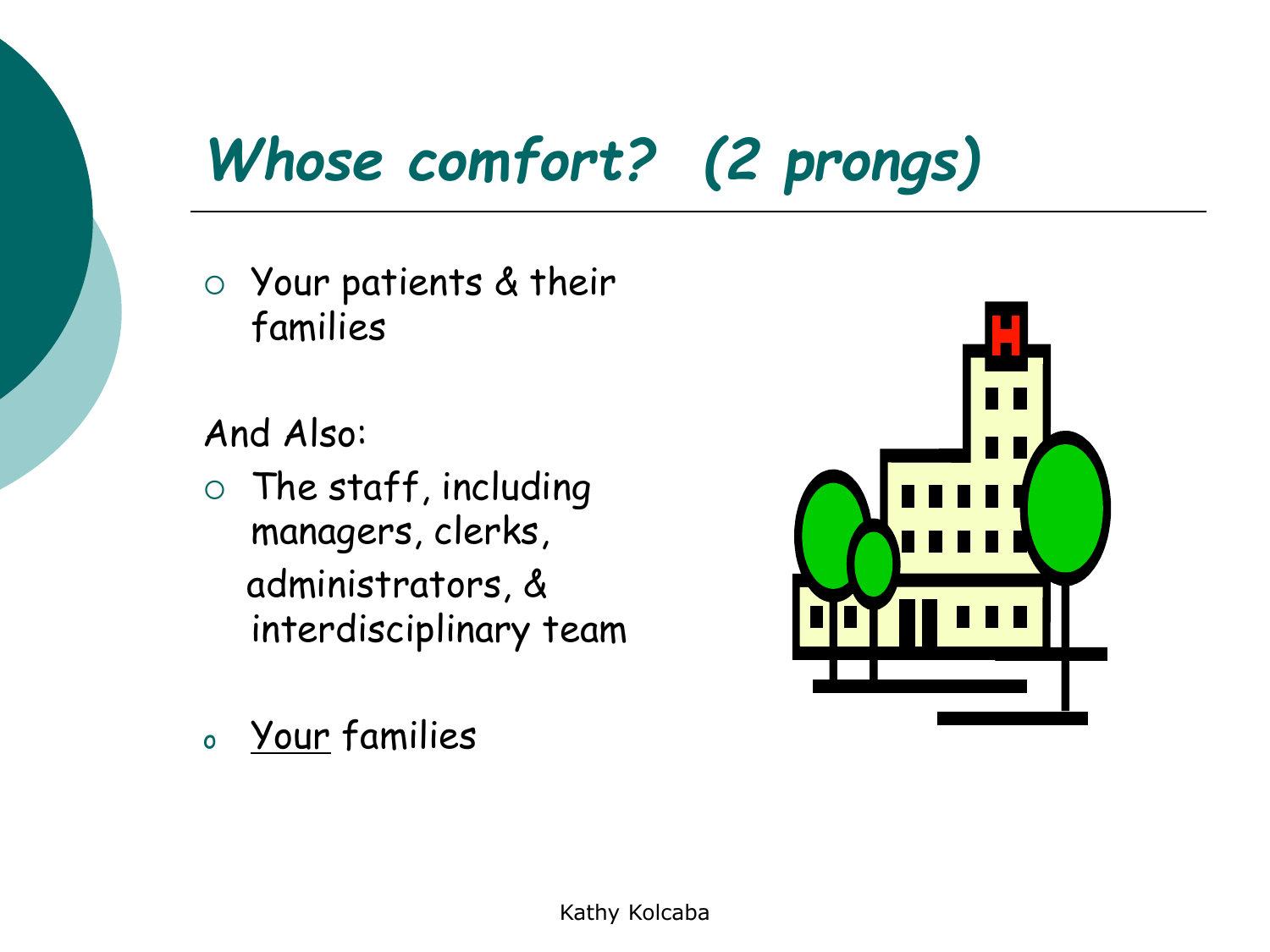## *So a framework of comfort is also…*

#### a "blueprint" for:

- ⚫ your own job satisfaction, an institutional outcome
	- $\circ$  Other institutional outcomes?
- ⚫ Southwest Airlines business philosophy

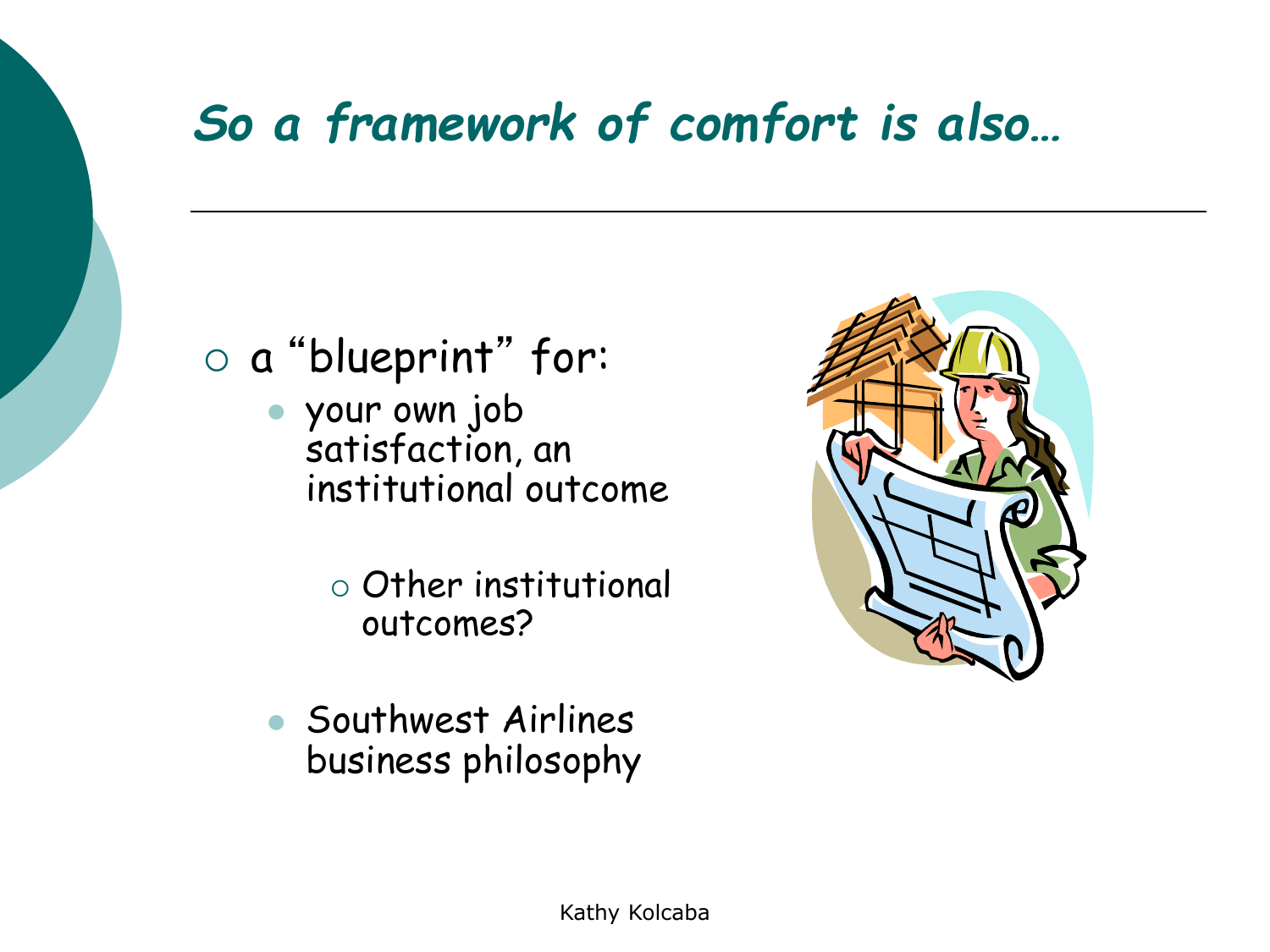

## <sup>o</sup> Daily Patient/Family Rounds

- ⚫ Comfort needs of patient & family?
- ⚫ Interdisciplinary care planning, evaluation
- Pattern for bedside care (same as the definition)
	- *Physical*
	- *Psychospiritual*
	- *Sociocultural*
	- *Environmental*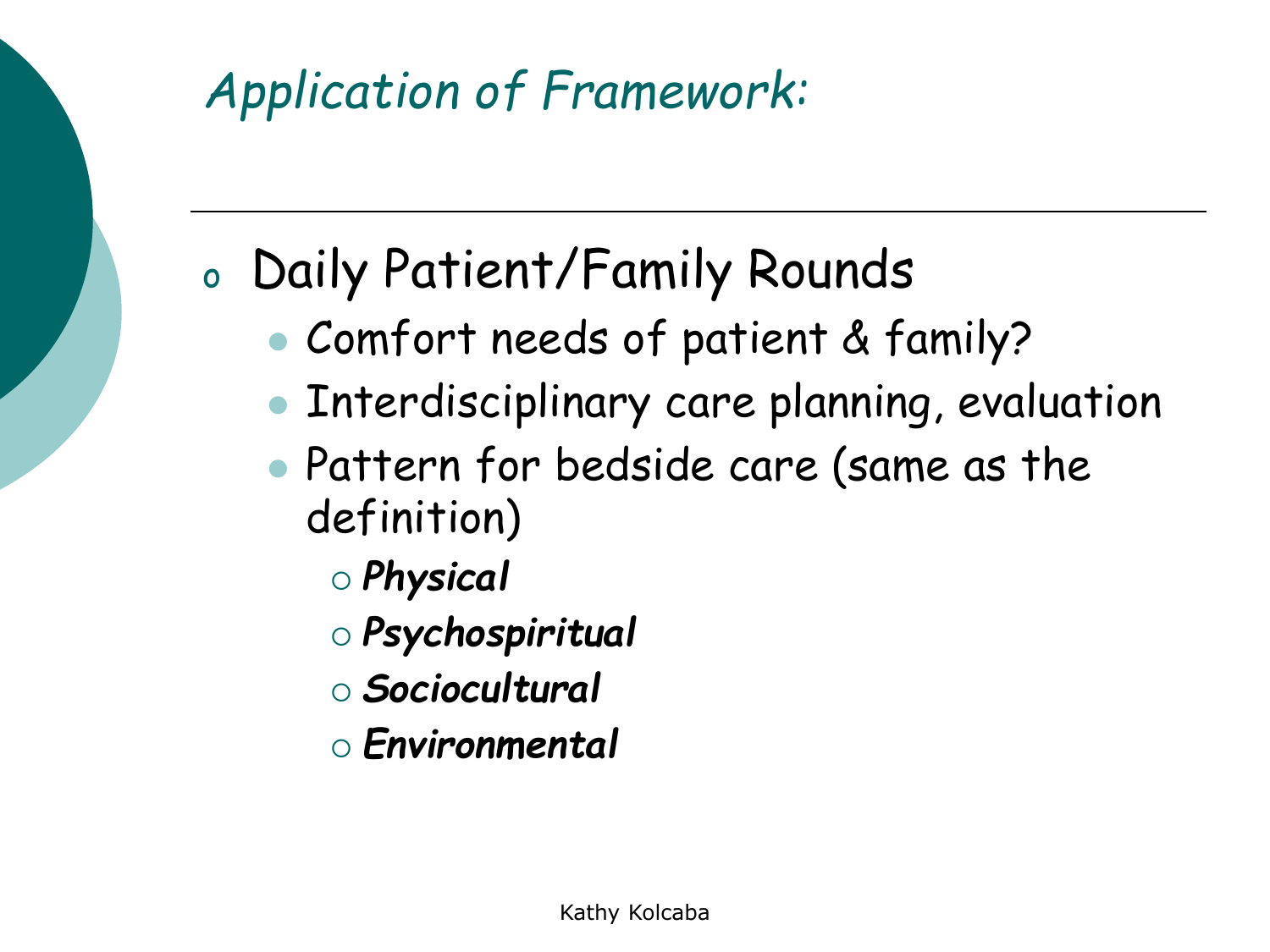## *Application of Framework (cont):*

#### Environmental design

- ⚫ Details to make your work easier
- ⚫ Comfort needs of staff?

#### Workplace culture

- ⚫ Mission statement
- ⚫ How to utilize and enhance team work
- ⚫ Governance, support, scheduling, assignments (based on comfort needs of patients/families?)
- ⚫ Meals, breaks, continuing education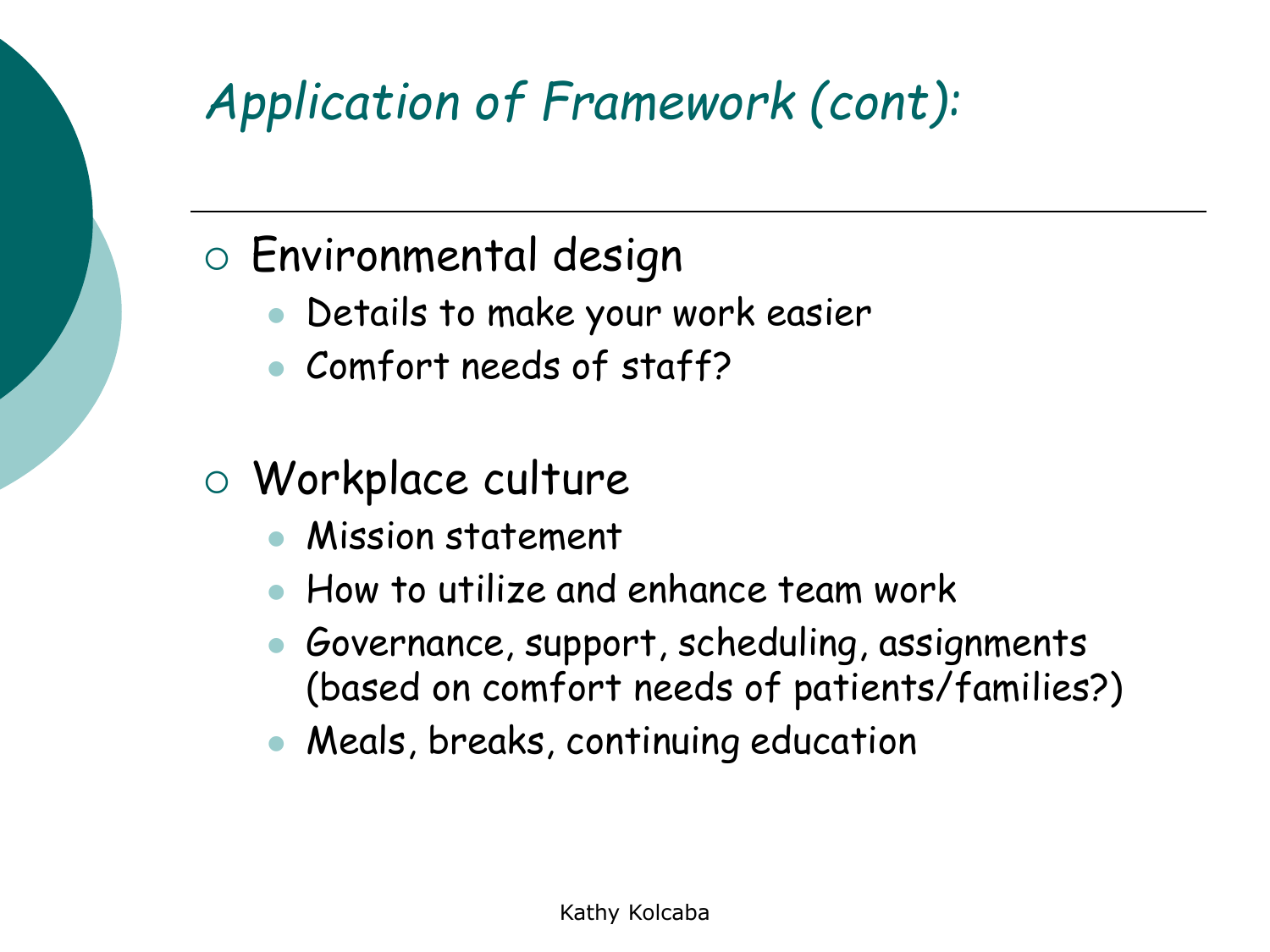Are there any questions?

- What are your "gut" reactions to using a framework to structure all the care you give? (including goals, methods, desired outcomes, etc.) of your new unit?
- $\circ$  Do you think a Framework of Comfort is appropriate? Useable? Will make life easier?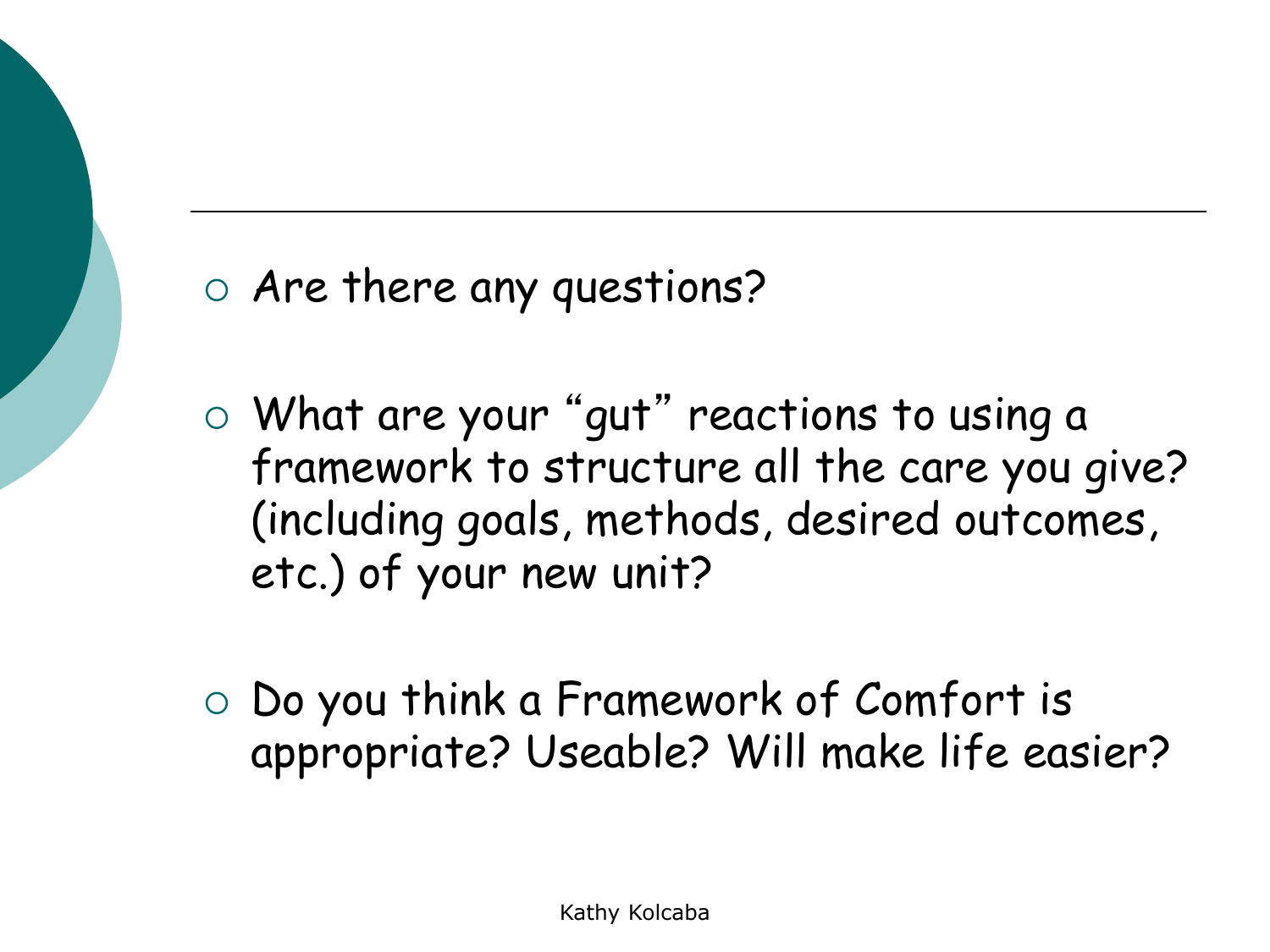

Definition: totality of embeddedness in an organization based on physical, psychospiritual, sociocultural, and environmental attributes of an institution or agency

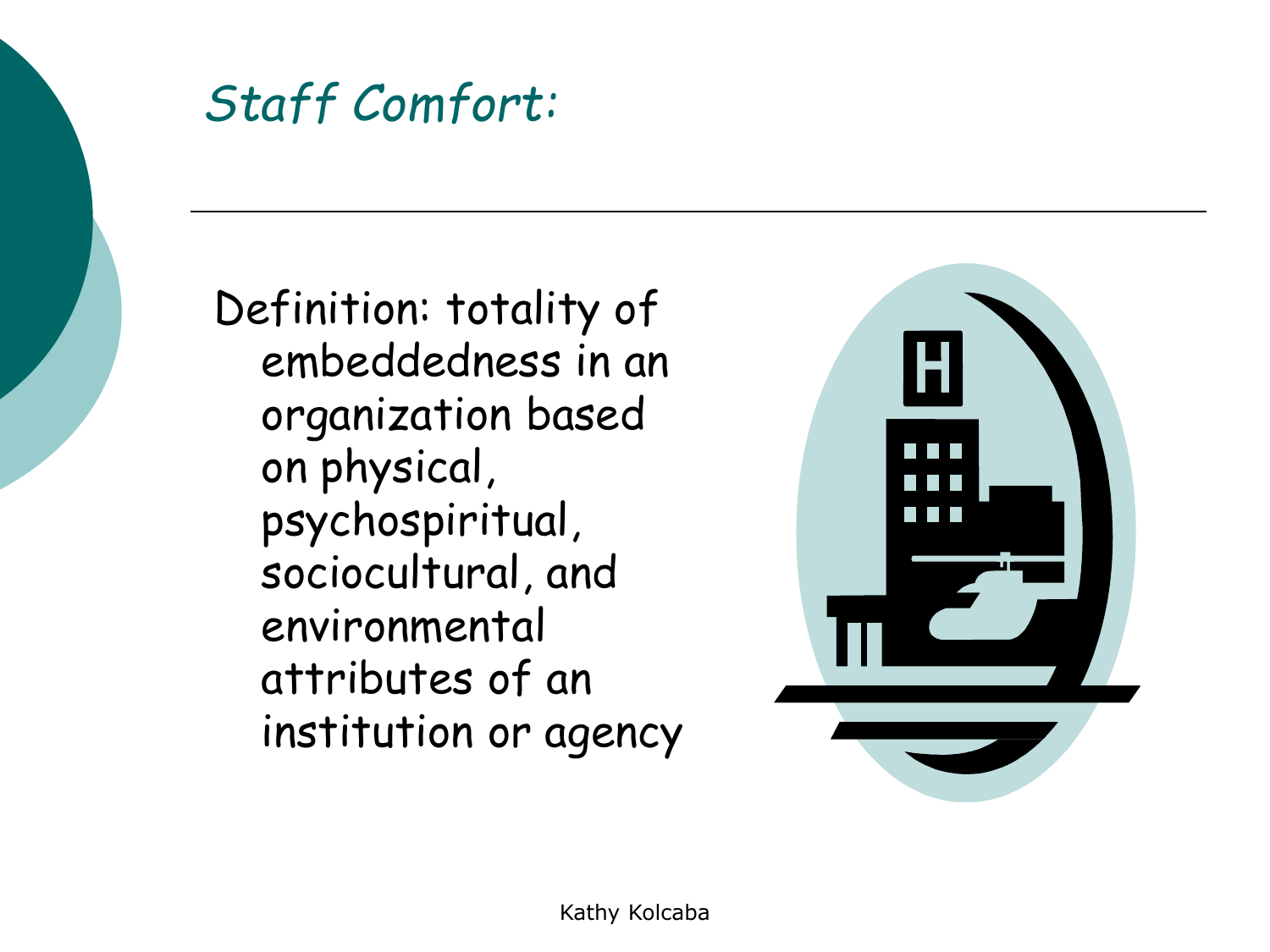#### *Physical Comfort of Nurses:*

Clean, safe environment; attractive, convenient, and clean lounge; restful breaks; good coffee, tea, etc; flexible scheduling; off duty on time; no rotating shifts; continuity of patient care; adequate staffing; resources allocated consistently and fairly; control over resources; equipment that works, is available, is complete, is ergonomic; good salary, benefits, profit sharing, retirement; increased routinization; day care available; noise controlled; pleasant and efficient physical layout; enough room to work; selfscheduling;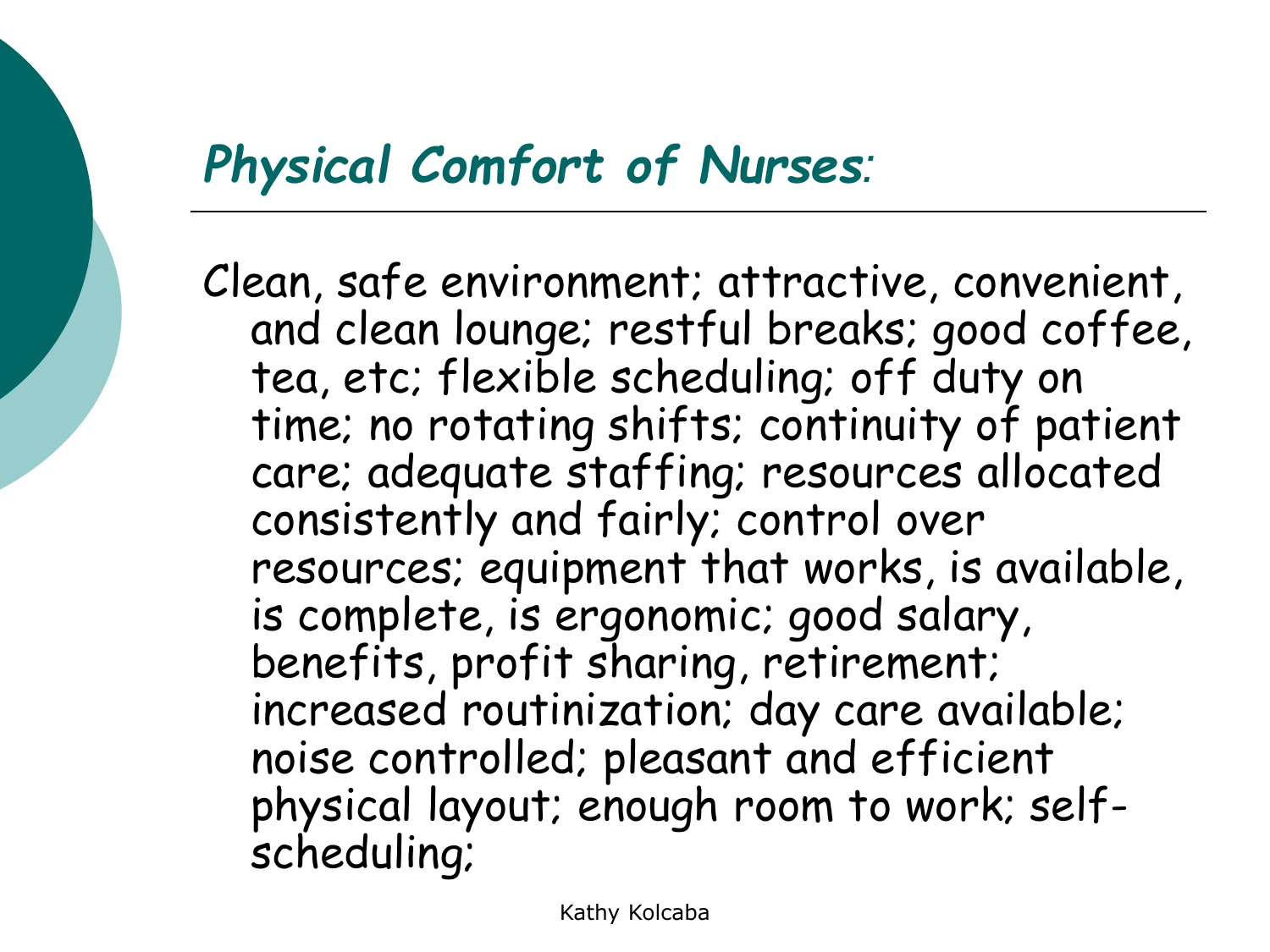#### *Psychospiritual Comfort of Nurses:*

Job fits with one's own values; managerial support; decrease in non-nursing work; opportunities for advancement; timely feedback on job performance (positive also!); control over practice; freedom to make important patient-care decisions; interdepartmental cooperation; trust in management; sharing of feelings; empowerment; agreement with organization goals & culture; creativity encouraged; support for learning, growth, & development; role clarity; appropriate authority, responsibility, respect, & recognition; skills and talents utilized optimally; positive change models;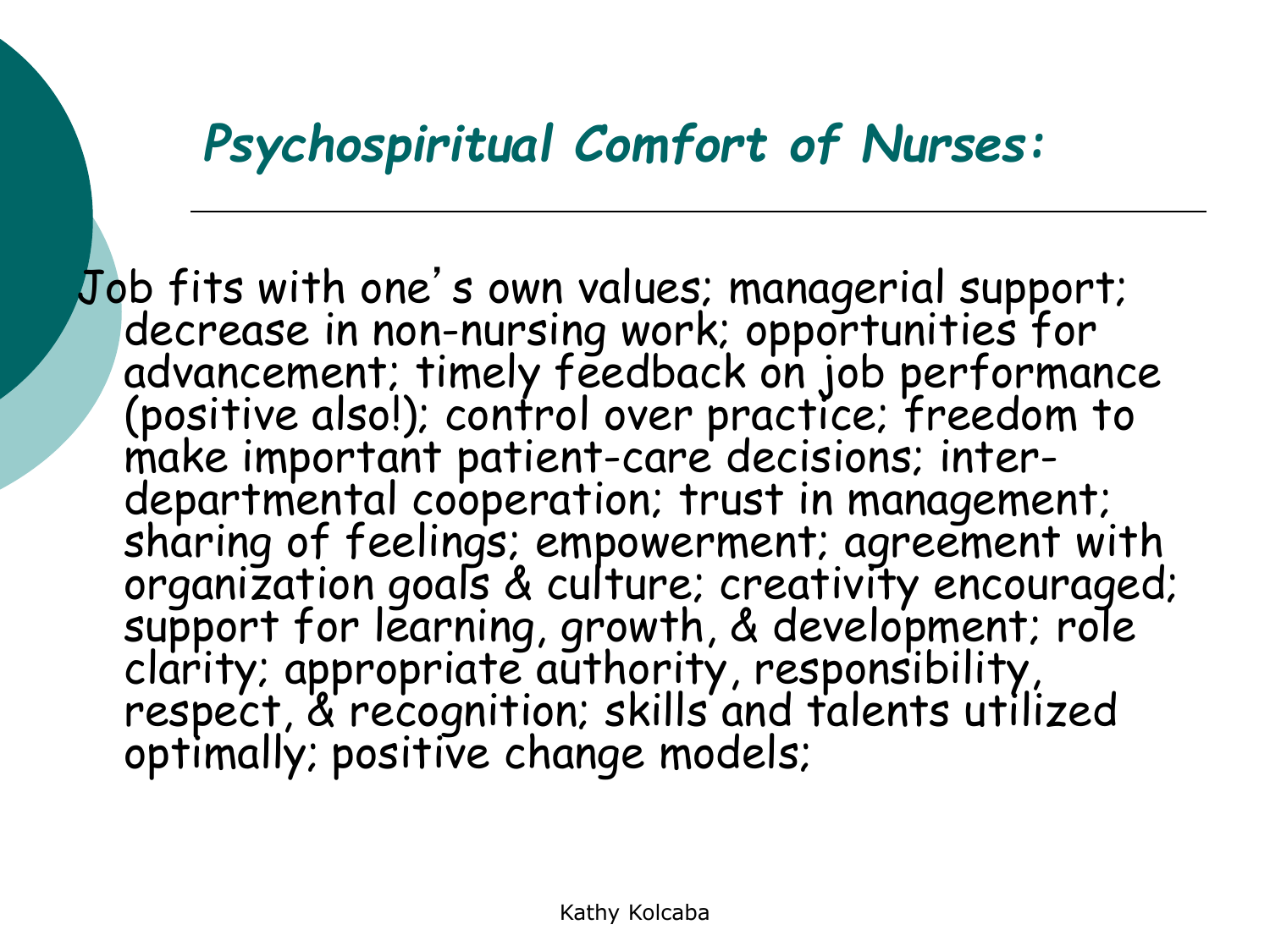#### *Sociocultural Comfort of Nurses:*

Supportive social environment; opportunities to be part of major decisions; information shared by administration; strong commuinication; cultural & ethnic diversity of patients, families, and staff; mentorship; nurse-physician collaboration; PhD in nursing research on staff; enough time to discuss patient-care problems with other nurses; education provided; teamwork valued; nurse managers strong leaders and advocates for staff;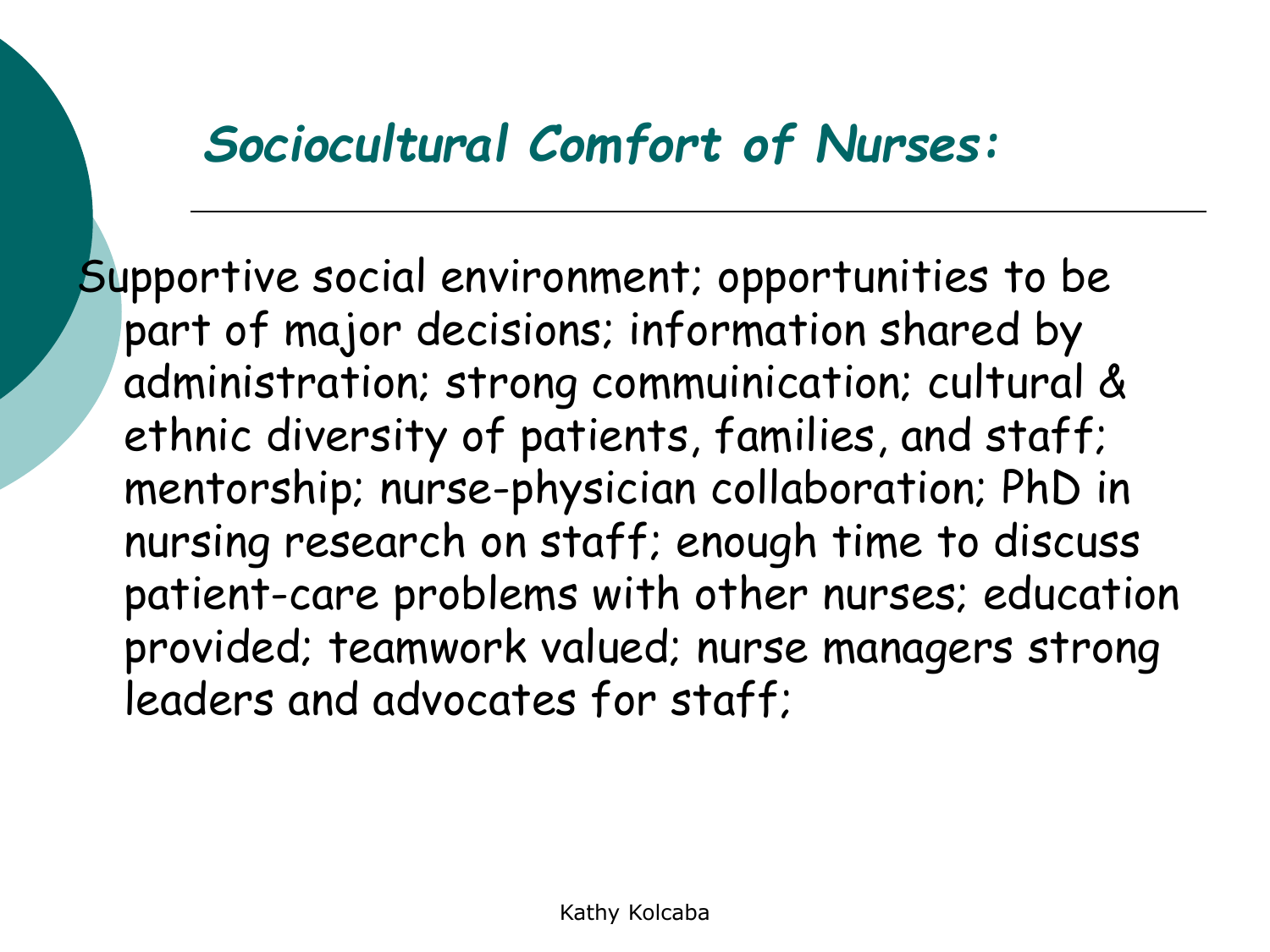## *Organizational (Environmental) Comfort of Nurses:*

Distinct and strong nursing department; flat organizational structure; professional milieu for practice; working together for high JCAHO ratings; none or minimal agency staffing; decreased paperwork and administrative duties; specialty units; workload adjusted for precepting new nurses & students; visionary leaders; good organizational fit; respect for professional goals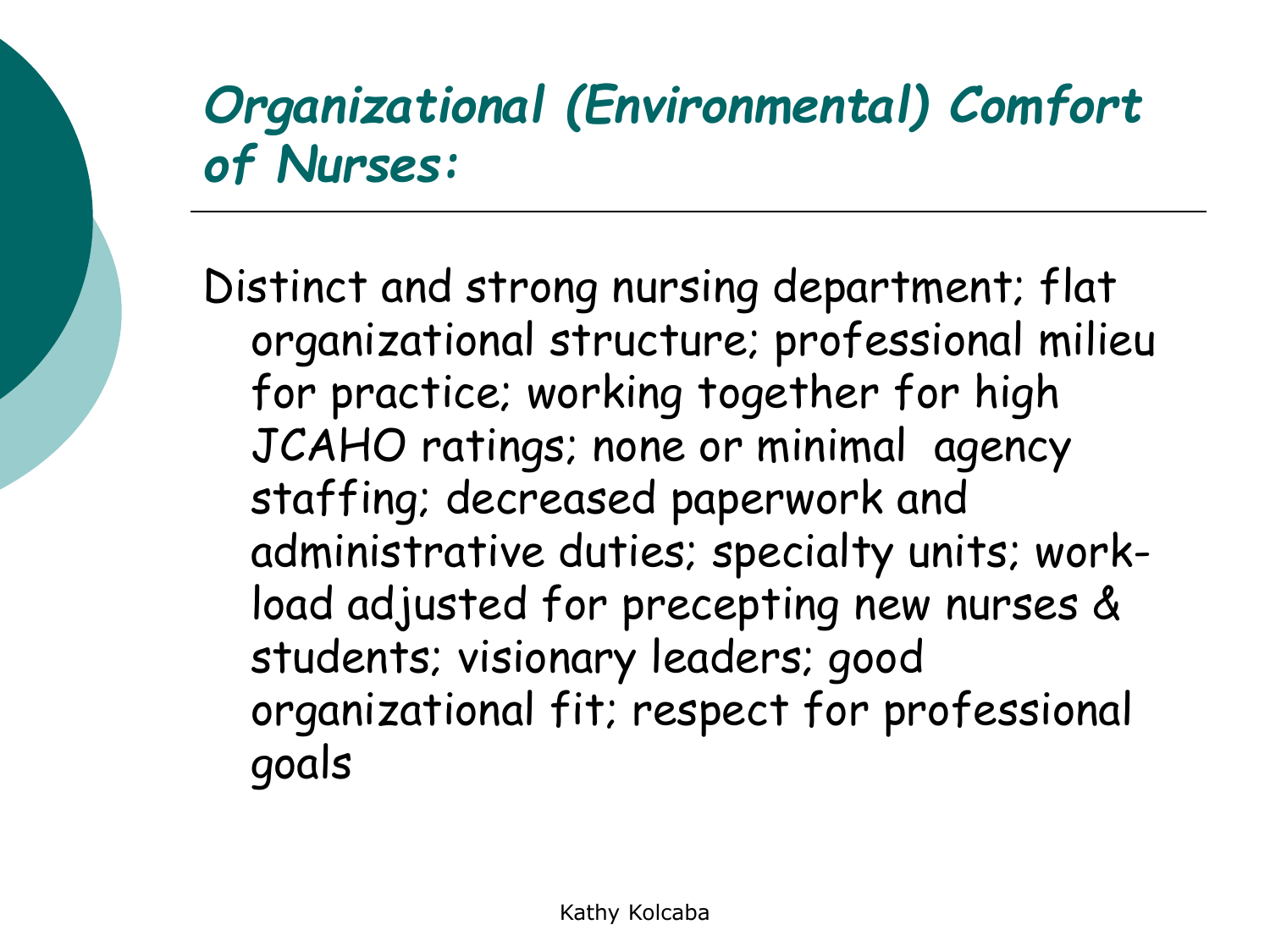## *Wouldn*'*t YOU like to work in a place with these qualities?*



Kathy Kolcaba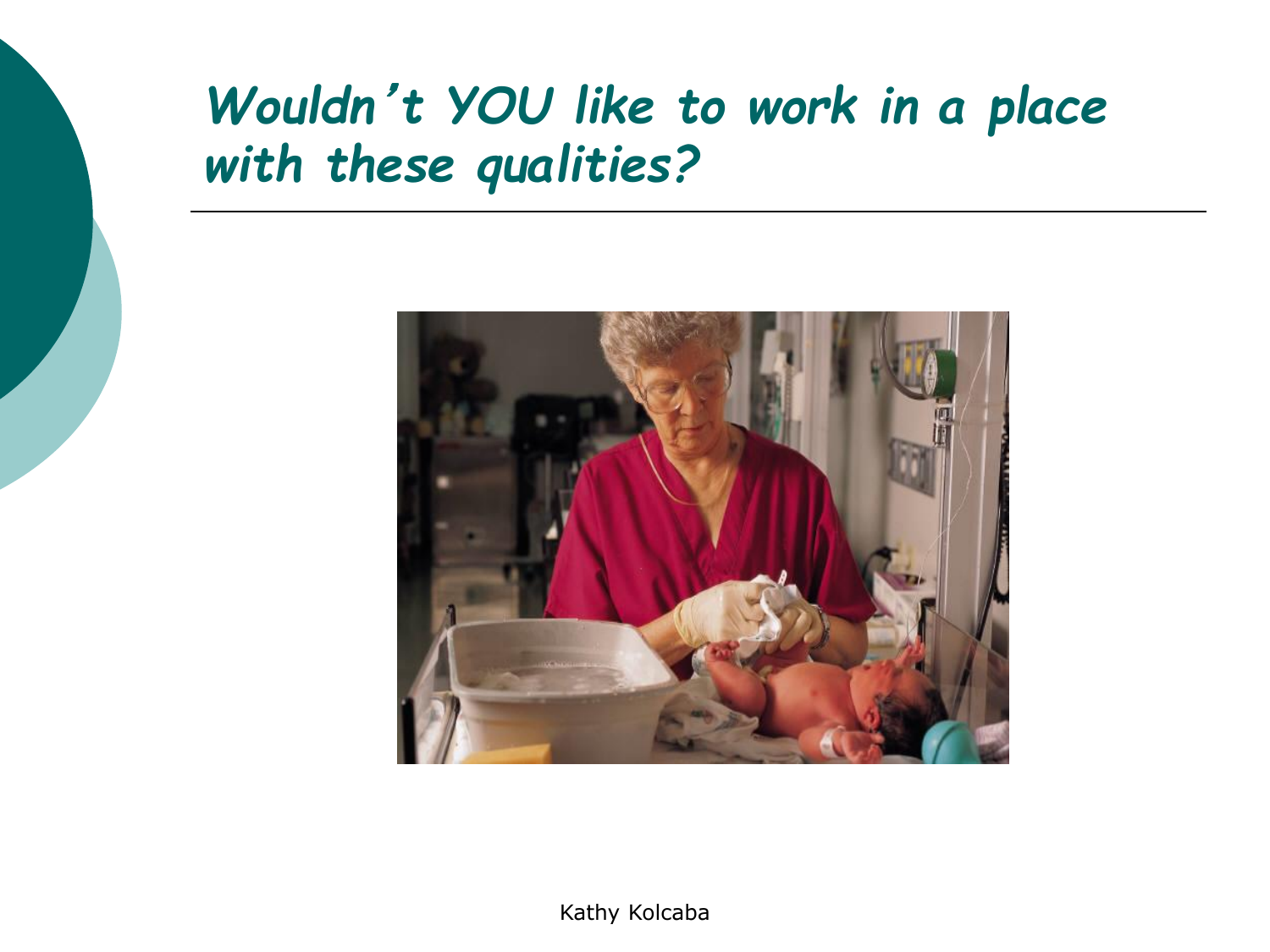## *What*'*s in it for the Institution?*





- Local (public) recognition (word of mouth, media)
- Third party payer recognition
- National recognition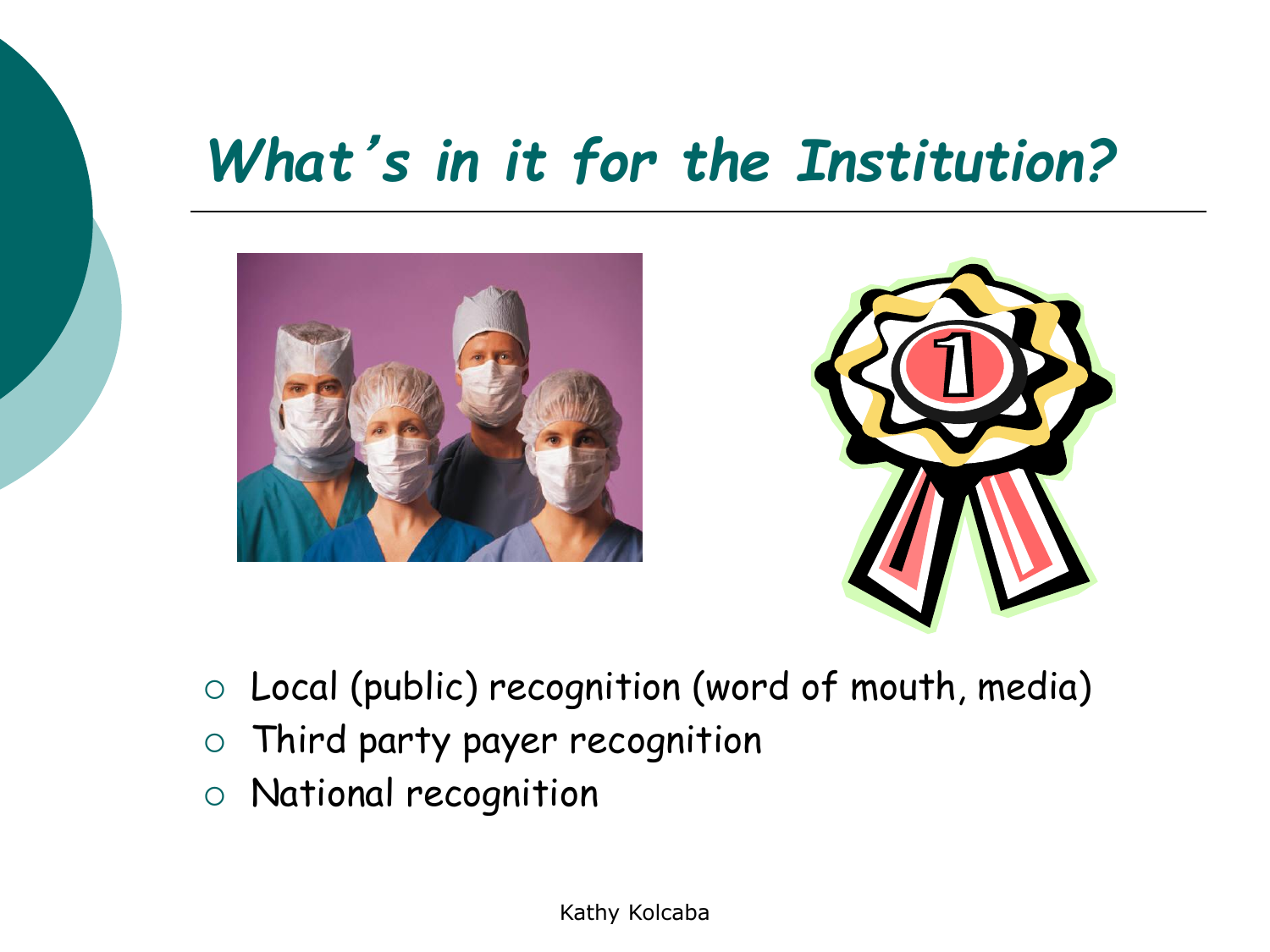## *And….*

 $\circ$  It is recommended that <u>one quiding</u> conceptual framework be utilized to coordinate such a work place.

### This really makes theory come to life!

- ⚫ applied to change in the values of health care units
- ⚫ applied to transformational changes in nurses' environment
- ⚫ consistent with desired and positive patient outcomes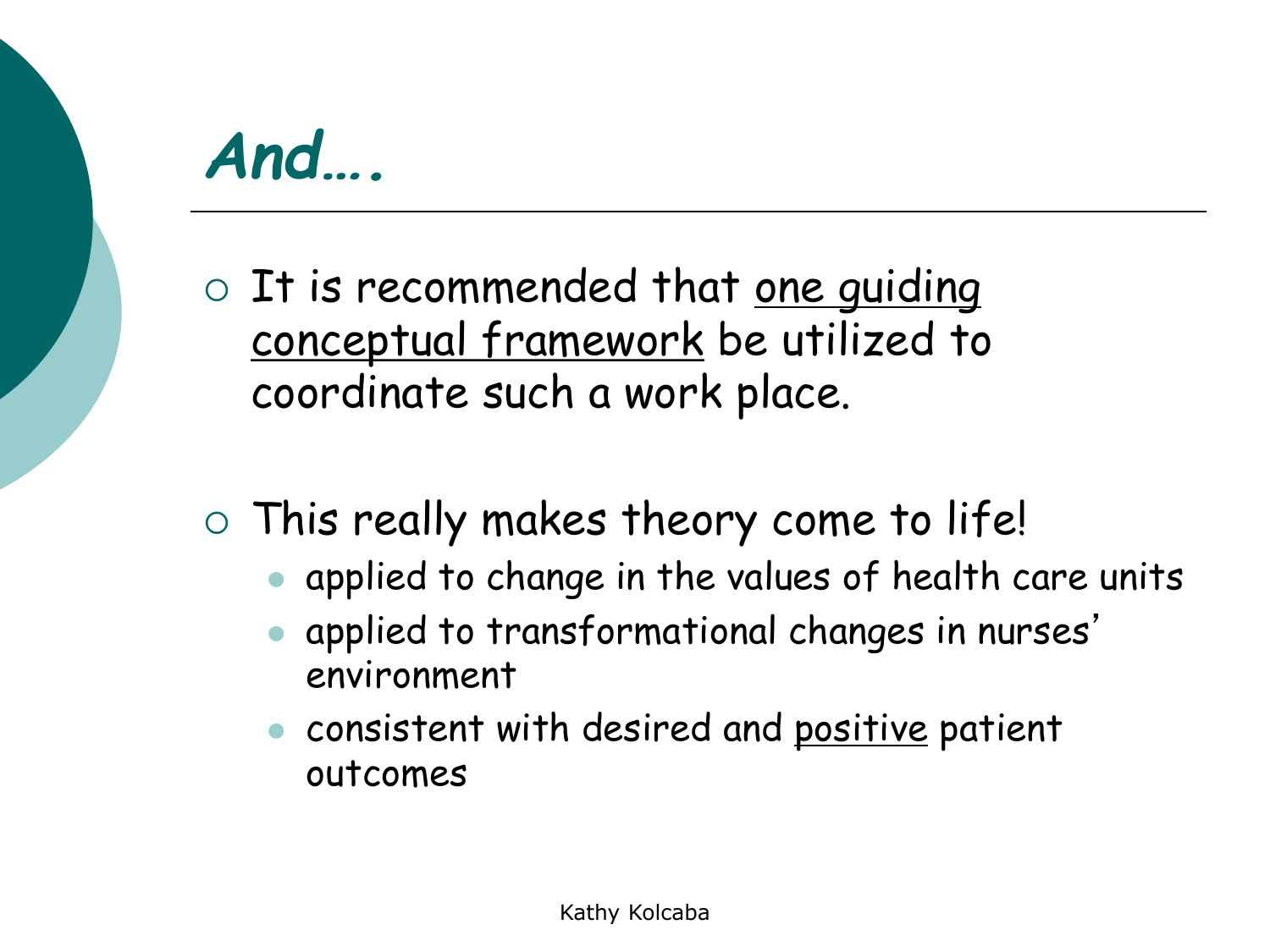## *Permit me to digress….on positive patient outcomes!*



 Hospital outcomes have focused on negative outcomes:

- ⚫ Nosocomial infections, UTIs, bedsores, falls, complications, errors
- ⚫ Failure to rescue!
- ⚫ Mortality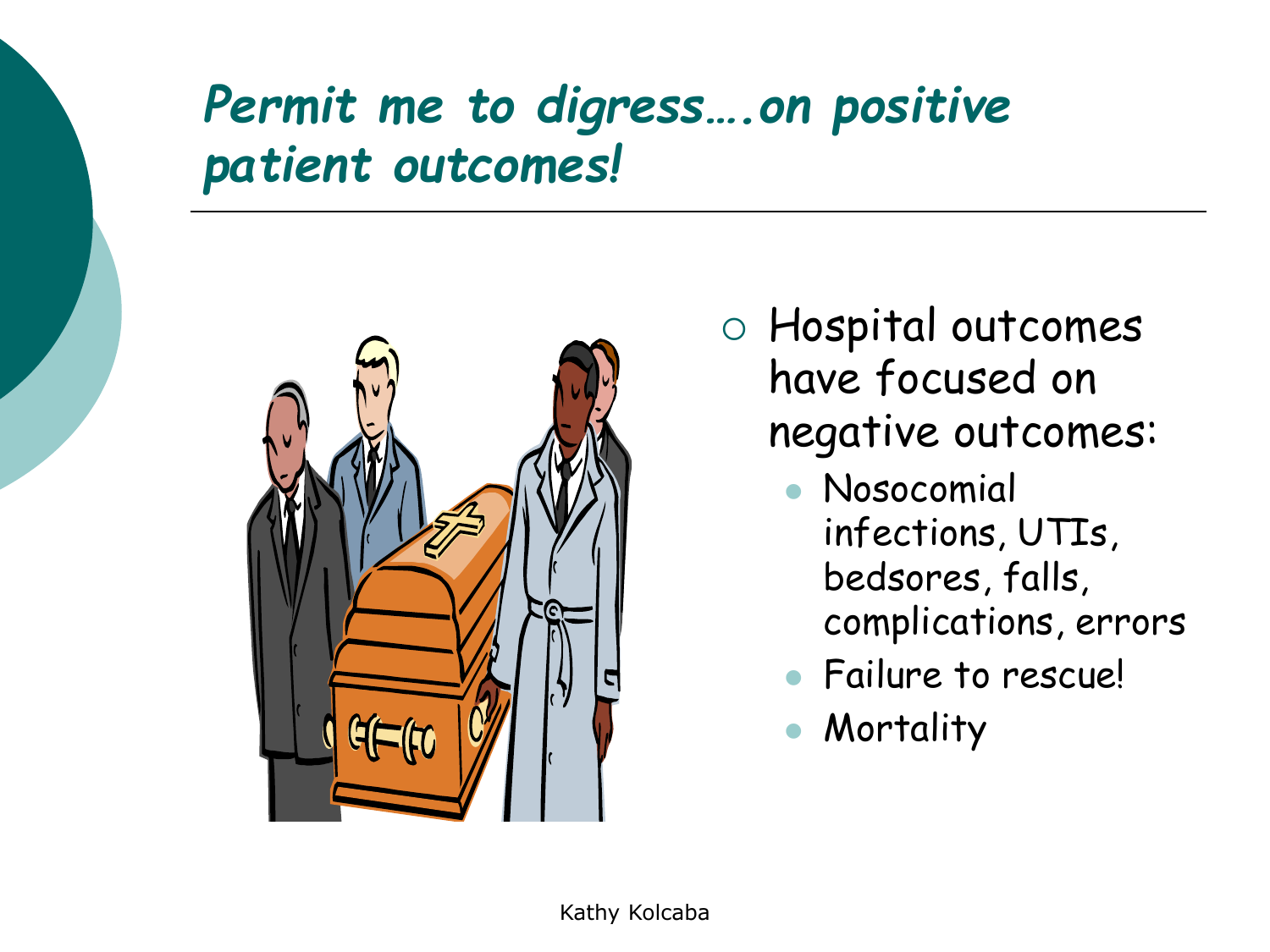## *Don*'*t our patients hope for care that is good?*

How can we measure quality of care positively?

Examples of positive outcomes are: comfort (holistic), early and successful discharge, healing, sustained functional status, etc.

Positive outcomes are consistent with a *transformed* environment of care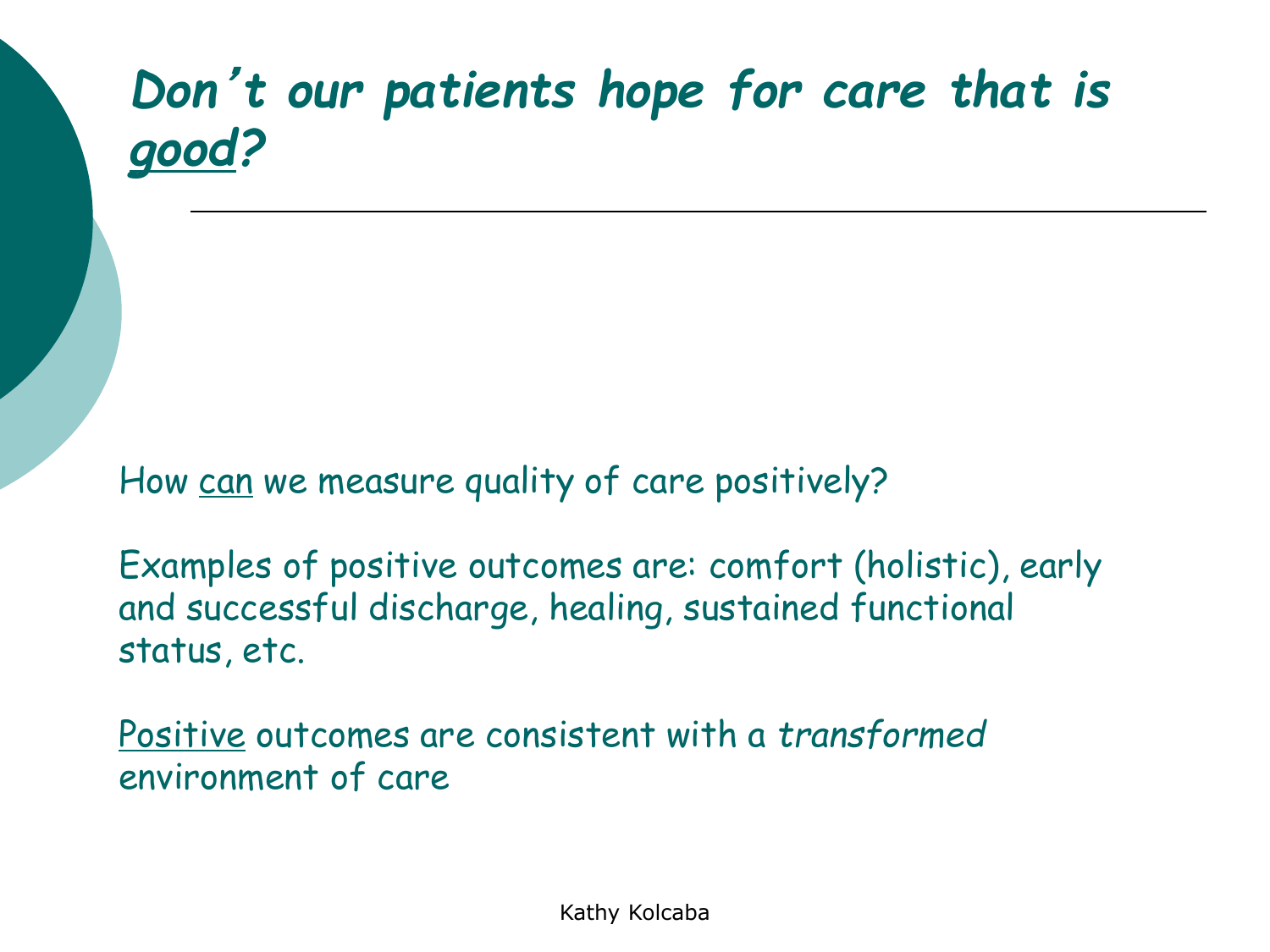#### **International Hospital Outcomes Study** U of Pennsylvania College of Nursing

- Data show that *poor work environments* for nurses were associated with *poor quality of care* and adverse patient outcomes
	- ⚫ 8 developed countries with differently organized and financed health systems
	- ⚫ different levels of resources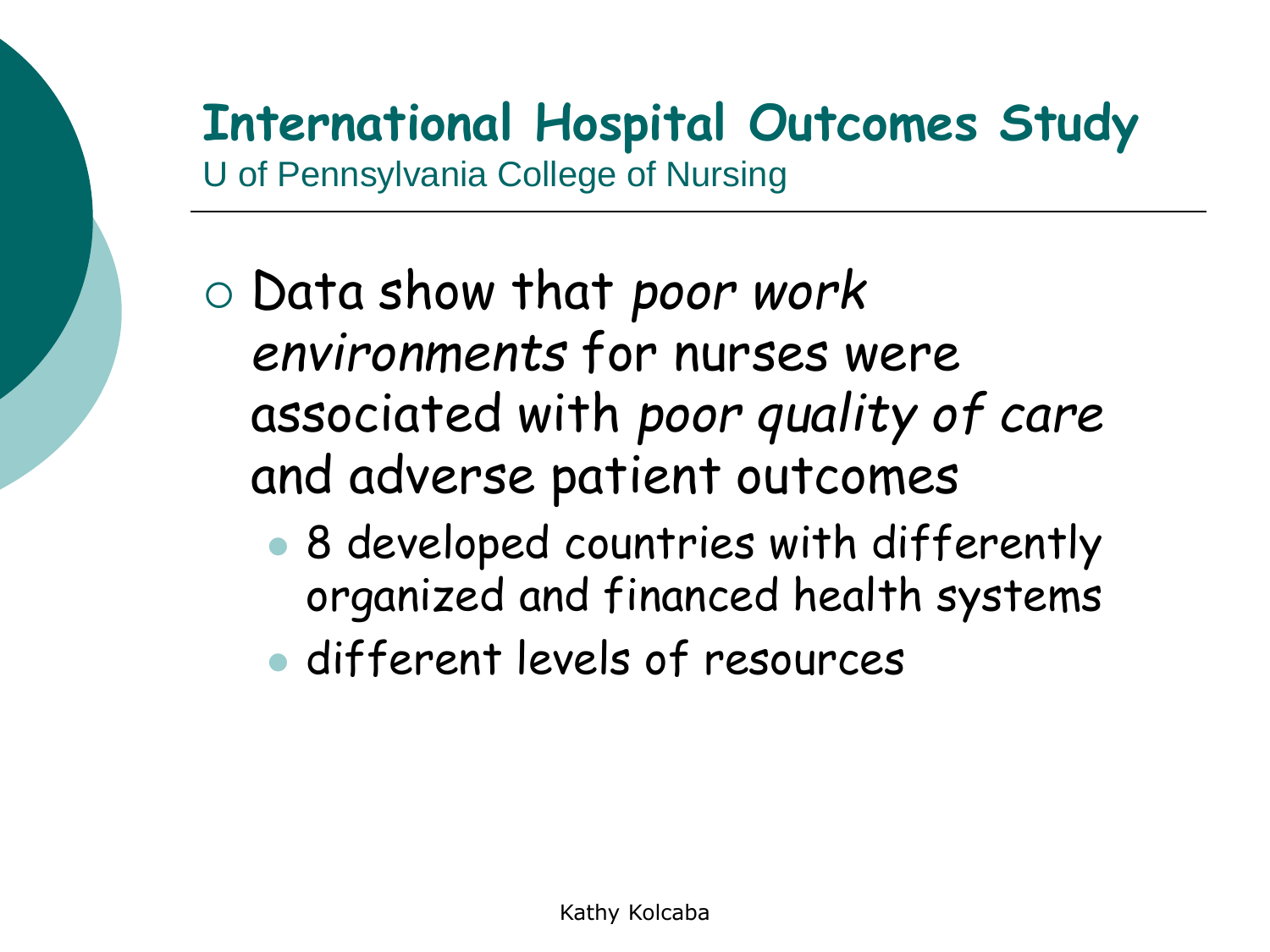- <sup>o</sup> If employees aren't happy and wellcared for, patients and families won't be either
- <sup>o</sup> Transformational effect due to striving for and achieving a holistic and positive environment for health care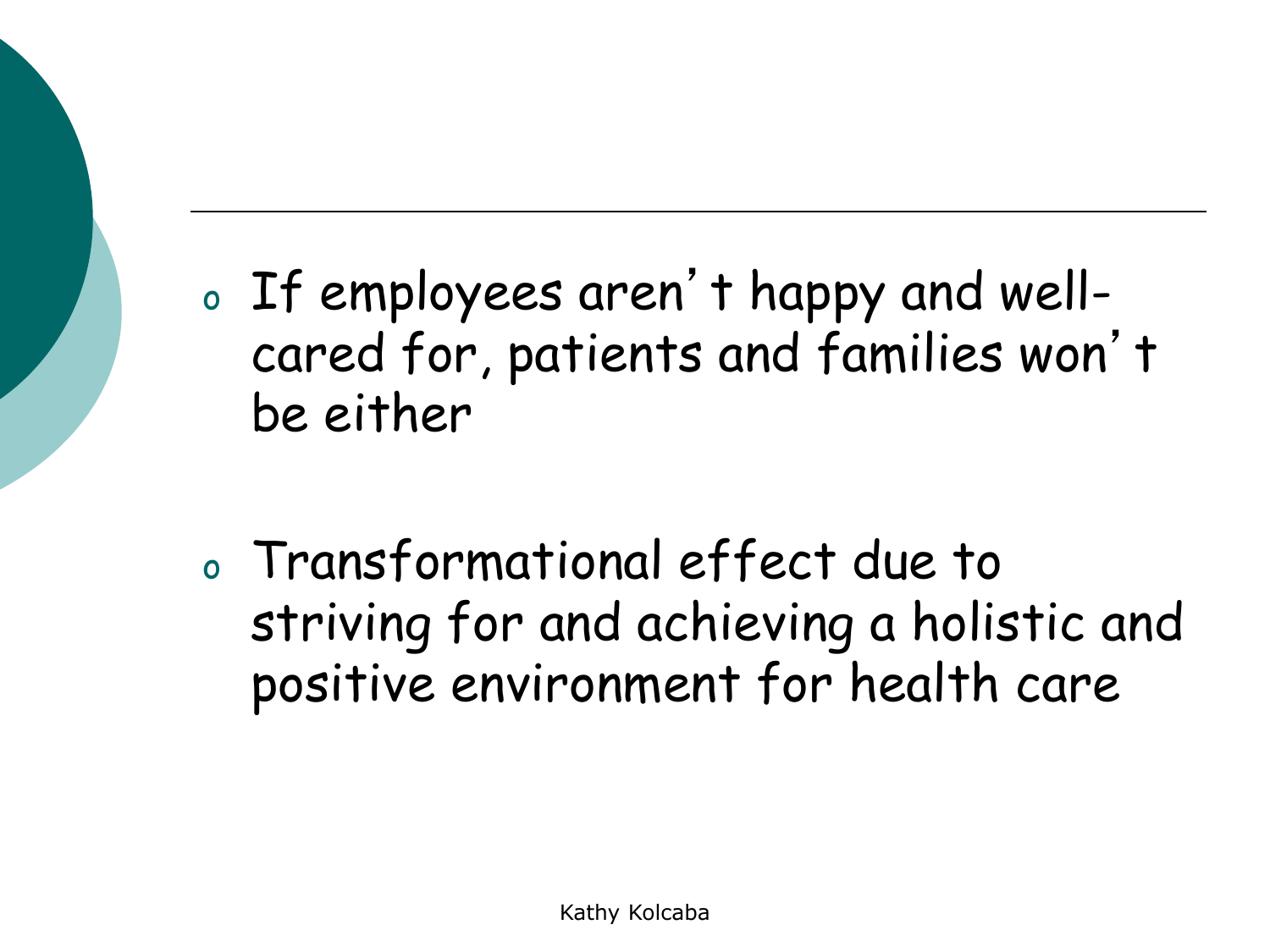### *Suggestions for Co-Creating a Comfort Place…..*

- $\circ$  Rethinking of symptom management (of patients/families) as comfort management
- Comfort Competencies, Pre & Post-tests
- Documentation of comfort management
- $\circ$  Creative standards of care
- Environmental factors
- o Organizational structure
- Transformation of nursing practice
- Embeddedness vs. retention
- $\circ$  Comfort as an interdisciplinary concept
	- ⚫ unifies patient care
	- ⚫ everyone can contribute
	- ⚫ communication enhanced

Kathy Kolcaba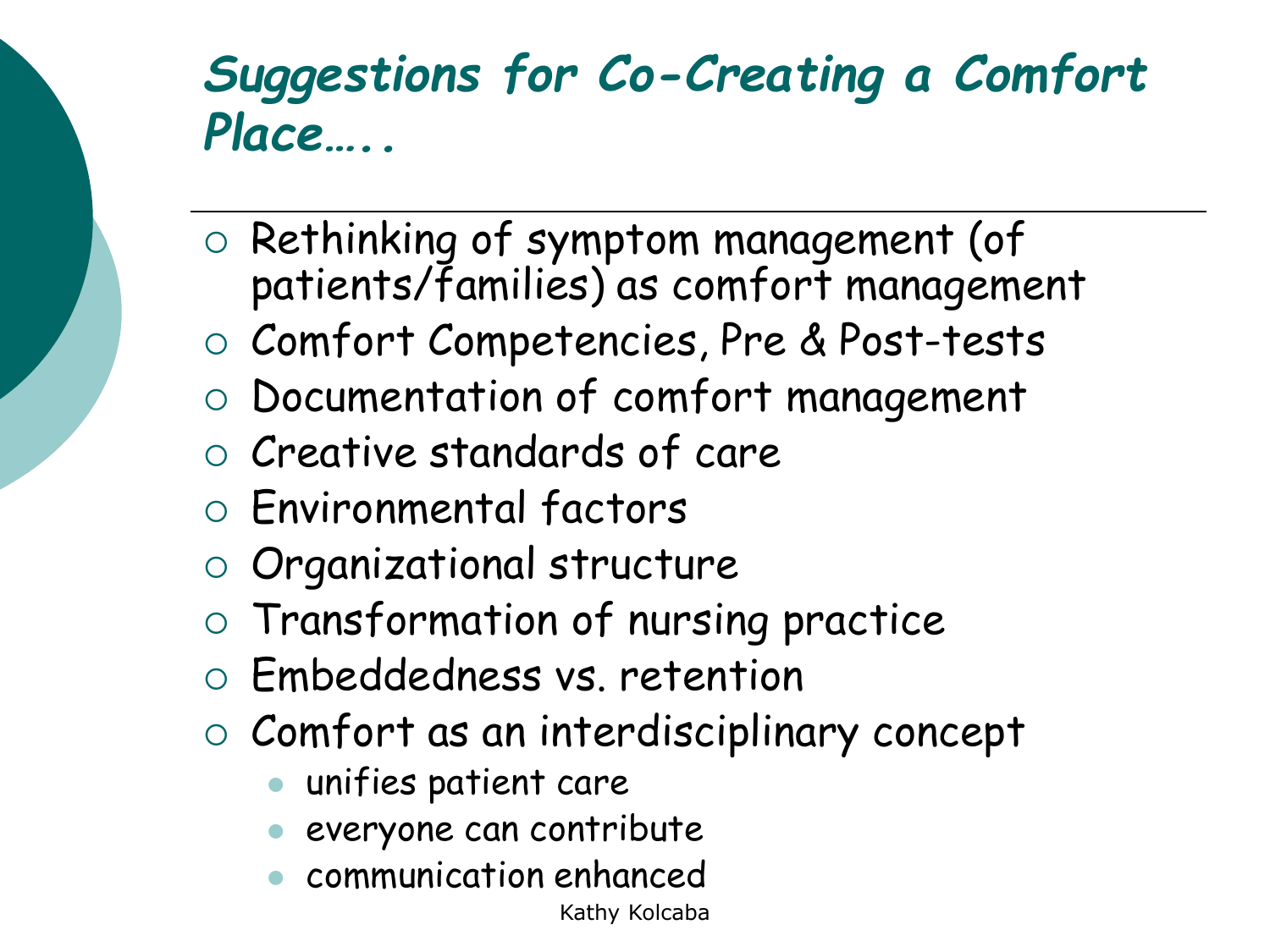#### *Deliverables guided by the Comfort Framework*





- $\circ$  Sections about:
	- ⚫ positive patient outcomes
	- ⚫ documentation
	- ⚫ nurses comfort and "productivity"
	- ⚫ changing one's practice from the bottom up
		- $\circ$  Perianesthesia nursing
		- Clinical practice guidelines
	- ⚫ performance review
	- ⚫ patient care assignments
	- ⚫ scheduling